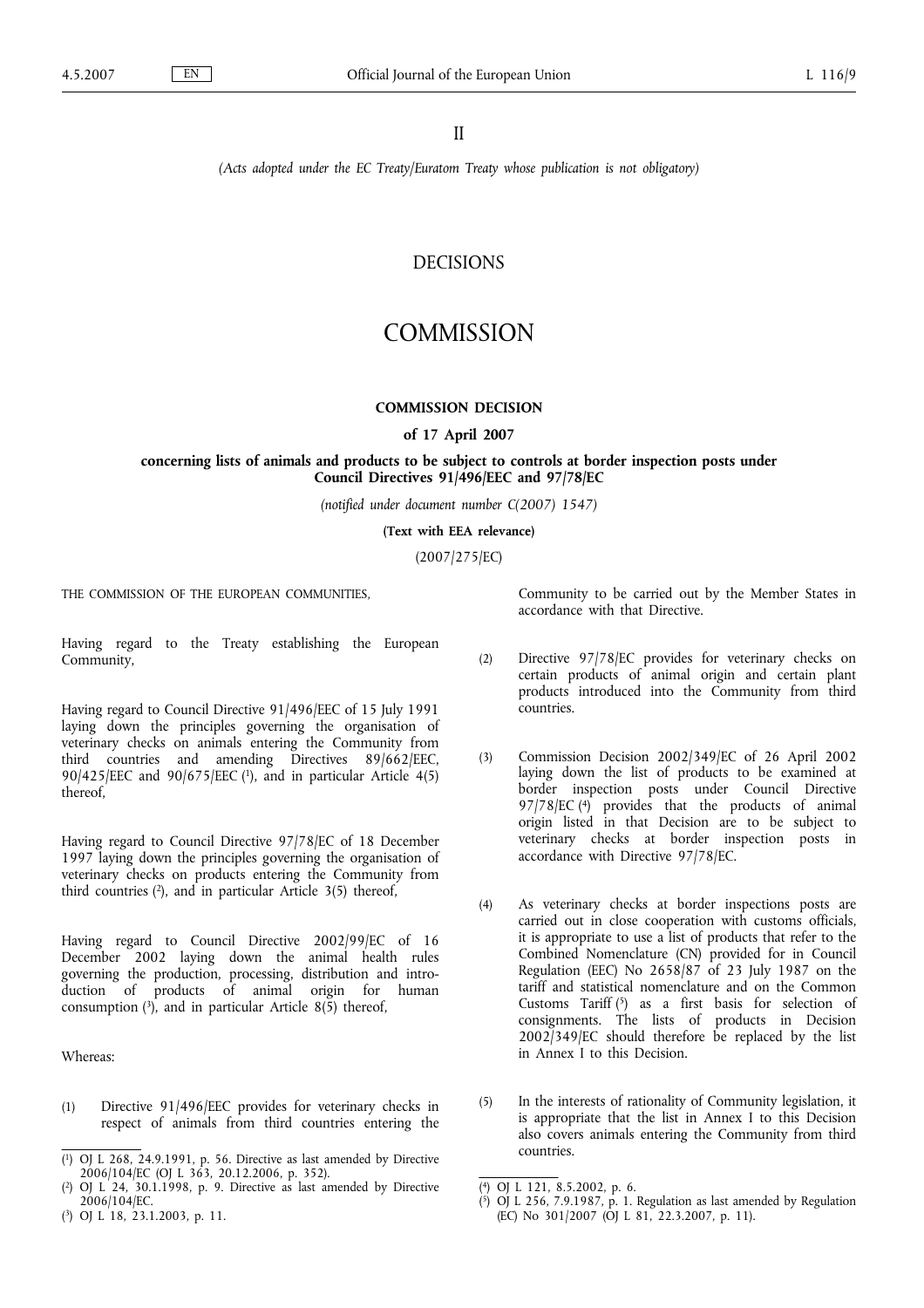- (6) In order to facilitate controls by the competent authorities at border inspection posts, the list in Annex I to this Decision should provide as precise a description as possible of the animals and products to be subjected to veterinary checks under Directive 97/78/EC. In addition, for certain CN codes, this Decision only provides for a small part of the products falling under the relevant Chapter or heading to be subjected to veterinary checks. In such cases, Column 3 of Annex I to this Decision, should refer to the applicable CN code and give details of the products which should be subject to those veterinary checks.
- (7) Decision 2002/349/EC provides that composite food products containing only a limited percentage of products of animal origin are to continue to be subject to national rules.
- (8) However, in order to avoid differences in interpretation between Member States, leading to distortions in trade and to potential animal health risks, rules should now be laid down at Community level concerning the composite products that may be exempted from veterinary checks under Directive 97/78/EC.
- (9) Regulation (EC) No 853/2004 of the European Parliament and of the Council of 29 April 2004 laying down specific hygiene rules for food of animal origin  $(1)$ contains definitions of certain products. In the interests of consistency of Community legislation, it is appropriate to have regard to those definitions in this Decision.
- (10) There are differences in the animal health risk associated with imports of different types of animal products into the Community. Accordingly, this Decision should provide that all composite products containing meat products should be subject to veterinary checks, while different criteria should be applied to composite products containing other animal products based upon the need to have harmonised rules at Community level.
- (11) Certain composite products receive treatment during manufacture which reduces the potential animal health risk present in such products. The appearance, shelf stability, and physical characteristics should therefore be used as recognisable distinguishing features for competent authorities that have to make a decision on

the necessity of subjecting composite products to veterinary checks.

- (12) In the interests of consistency of veterinary checks at border inspection posts on composite products being introduced into the Community, it is appropriate to establish also a list of certain foodstuffs and composite products that may be exempted from the veterinary checks provided for in Directive 97/78/EC.
- (13) In the interests of coherence of Community legislation, it is appropriate to repeal Decision  $2002/349/EC$  and replace it by this Decision.
- (14) The measures provided for in this Decision are in accordance with the opinion of the Standing Committee on the Food Chain and Animal Health,

HAS ADOPTED THIS DECISION:

## *Article 1*

#### **Subject matter**

This Decision lays down rules regarding the animals and products to be subjected to veterinary checks at border inspection posts on introduction into the Community, in accordance with Directives 91/496/EEC and 97/78/EC.

## *Article 2*

### **Definitions**

For the purposes of this Decision, the following definitions shall apply:

- (a) composite product: a foodstuff intended for human consumption that contains both processed products of animal origin and products of plant origin and includes those where the processing of primary product is an integral part of the production of the final product;
- (b) meat products: products as defined in point 7.1 of Annex I to Regulation (EC) No 853/2004;
- (c) processed products: the processed products listed under point 7 of Annex 1 to Regulation (EC) No 853/2004;
- (d) dairy products: products as defined in point 7.2 of Annex I to Regulation (EC) No 853/2004.

<sup>(</sup> 1) OJ L 139, 30.4.2004, p. 55, corrected by OJ L 226, 25.6.2004, p. 22. Regulation as last amended by Council Regulation (EC) No 1791/2006 (OJ L 363, 20.12.2006, p. 1).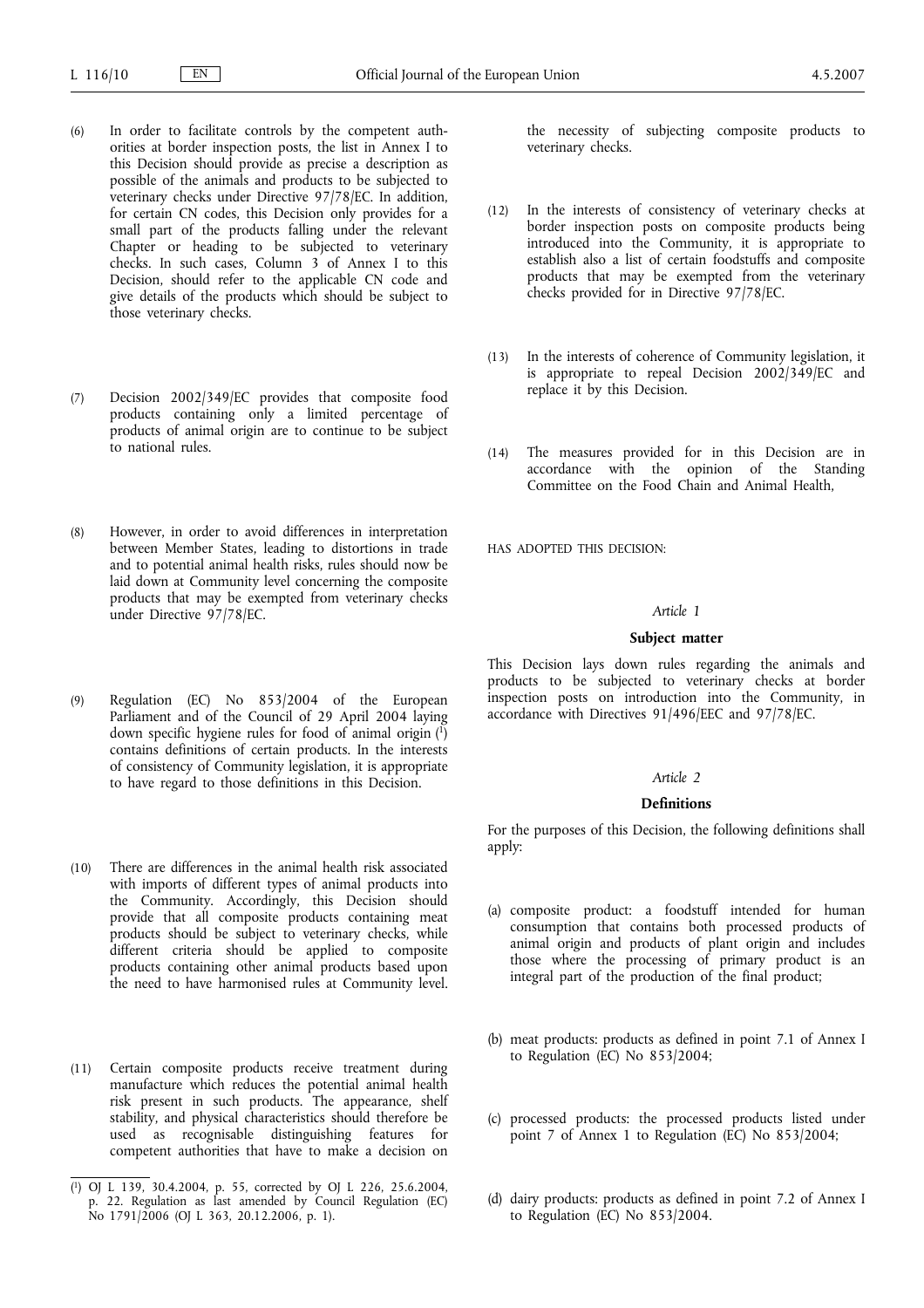## *Article 3*

# **Veterinary checks of animals and products listed in Annex I**

1. The animals and products listed in Annex I to this Decision shall be subjected to veterinary checks at border inspection posts in accordance with Directives 91/496/EEC and 97/78/EC.

2. This Decision applies without prejudice to the checks on composite products necessary to ensure compliance with Community public health requirements.

3. Initial selection of products for veterinary checks made on the basis of the Combined Nomenclature in Column 1 of the Annex shall be qualified by reference to the specific text or veterinary legislation cited in Column 3.

### *Article 4*

## **Composite products subject to veterinary checks**

The following composite products shall be subject to veterinary checks:

- (a) Composite products containing processed meat product.
- (b) Composite products containing half or more of their substance of any one processed product of animal origin other than processed meat product.
- (c) Composite products containing no processed meat product and less than half of their substance of processed milk product where the final products do not meet the requirements of Article 6.

## *Article 5*

## **Certification to accompany composite products subject to veterinary checks**

Those composite products containing processed meat product shall be accompanied at introduction into the Community by the relevant certificate for meat products laid down in Community legislation, regardless of any other animal product content.

introduction into the Community by the relevant certificate laid down in Community legislation.

Composite products containing only processed fishery or egg products of animal origin shall be accompanied at introduction into the Community by the relevant certificate laid down in Community legislation or a commercial document where there is no certificate so required.

# *Article 6*

#### **Derogation for certain composite products and foodstuffs**

1. By way of derogation from Article 3, the following composite products or foodstuffs intended for human consumption, not containing any meat products, shall not be subject to veterinary checks:

- (a) composite products containing less than half of their substance of any other processed product provided such products are:
	- (i) shelf-stable at ambient temperature or have clearly undergone in their manufacture a complete cooking or heat treatment process throughout their substance, so that any raw product is denatured;
	- (ii) clearly identified as intended for human consumption;
	- (iii) securely packaged or sealed in clean containers;
	- (iv) accompanied by a commercial document and labelled in an official language of a Member State, so that that document and labelling together give information on the nature, quantity and number of packages of the composite products, the country of origin, the manufacturer, and the ingredient;

(b) composite products or foodstuffs listed in Annex II.

2. However, any milk product included in any composite products shall only be derived from, and treated as provided for, countries listed in Annex I to Commission Decision 2004/438/EC (1).

## *Article 7*

#### **Repeal**

Decision 2002/349/EC is repealed.

Those composite products referred to in Article 4(b) and 4(c), containing processed milk product, shall be accompanied at

( 1) OJ L 154, 30.4.2004, p. 72, corrected by OJ L 92, 12.4.2005, p. 47.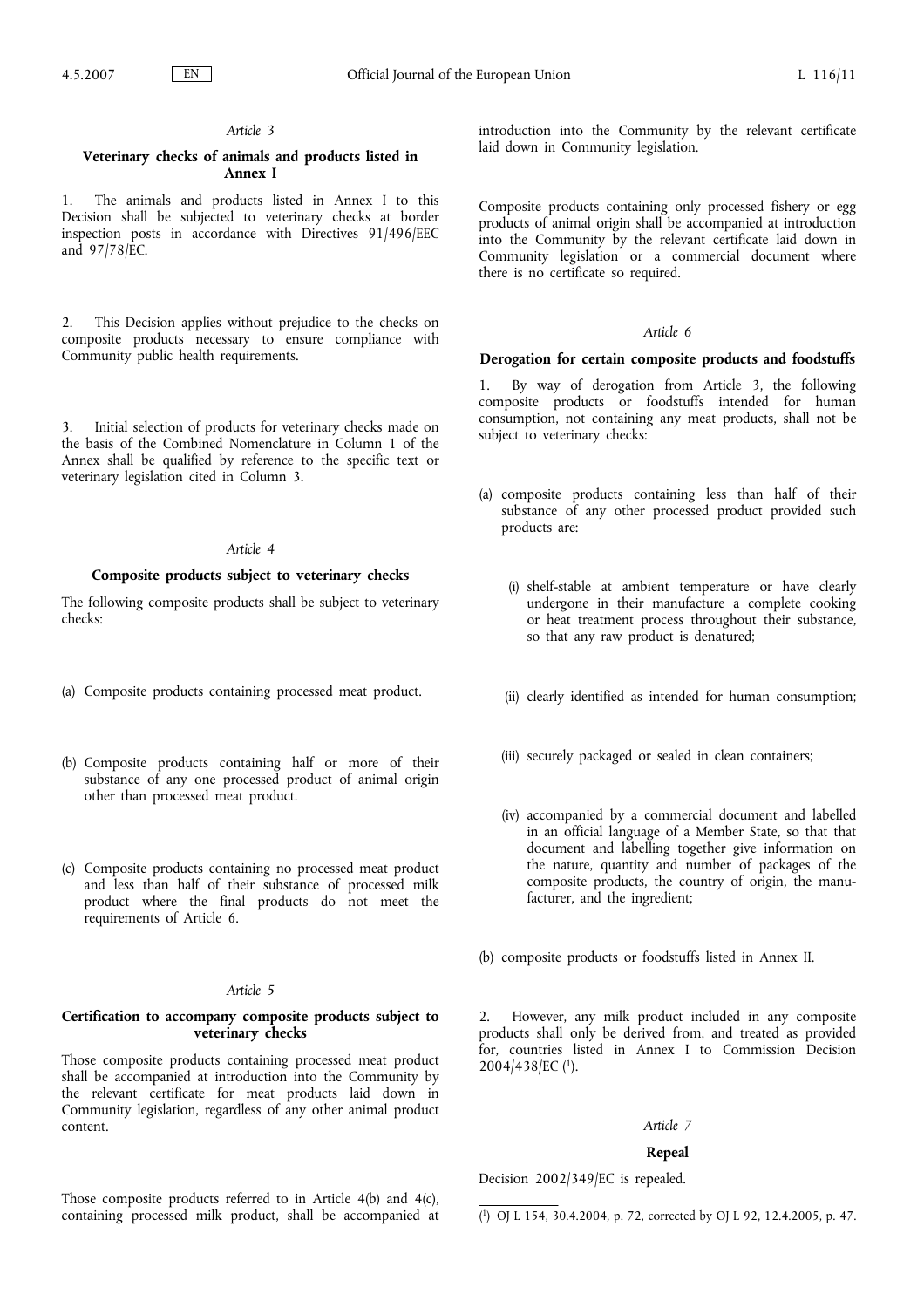# *Article 8*

# **Applicability**

This Decision shall apply from one month after the date of publication in the *Official Journal of the European Union*.

# *Article 9*

# **Addresses**

This Decision is addressed to the Member States.

Done at Brussels, 17 April 2007.

*For the Commission* Markos KYPRIANOU *Member of the Commission*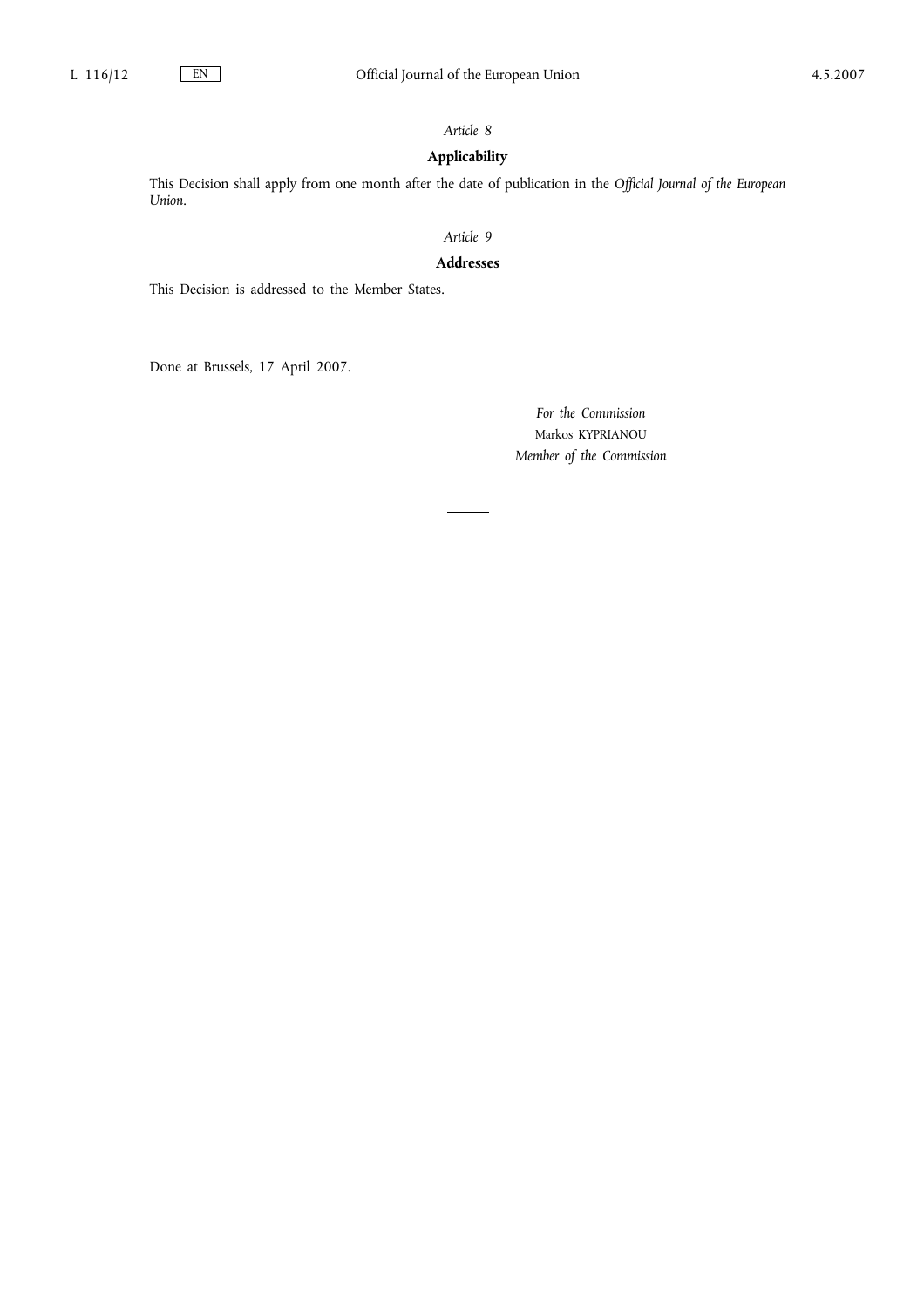#### *ANNEX I*

#### **LIST OF ANIMALS AND PRODUCTS SUBJECT TO VETERINARY CHECKS AS REFERRED TO IN ARTICLE 3**

#### **This list sets out animals and products according to the goods nomenclature in use in the Community to assist selection of consignments that must be submitted to veterinary checks at a border inspection post**

#### *Notes:*

#### 1. **Column 1:**

Where a four digit code is used: unless otherwise specified all products prefixed with or covered by these four digits must be passed to the competent authority for veterinary checks.

Where only certain products under any code are required to be examined under veterinary checks and no specific subdivision under this code exists in the goods nomenclature, the code is marked **Ex** (for example **Ex 3002**: veterinary check required only for animal derived material and not for the entire heading).

The digits placed within brackets in column 1 are not to be entered in the TRACES system set up by Commission Decision 2004/292/EC of 30 March 2004 on the introduction of the TRACES system and amending Decision 92/486/EEC (1).

#### 2. **Column 2:**

The description of the goods is as laid down in the description column of Annex 1 to Regulation (EEC) No 2658/87. For further explanation of the exact coverage of the Common Customs Tariff please refer to the latest amendment to that Annex.

*NB:* Further information on the products covered by the different Chapters and Headings is provided by the Harmonized System Explanatory Notes of the World Customs Organisation or can be found in the Combined Nomenclature explanatory notes as regards Combined Nomenclature (CN) codes.

3. **Column 3:** This column gives details of the products covered.

In some cases there are certain live animals (such as reptiles, amphibians, insects, worms, or other invertebrates) or animal products sent to the official veterinarian for which no harmonised animal health conditions for imports into the Community are laid down, and therefore there is no harmonised import certificate. The conditions of import for all live animals not elsewhere specified fall within the scope of Council Directive 92/65/EEC of 13 July 1992 laying down animal health requirements governing trade in and imports into the Community of animals, semen, ova and embryos not subject to animal health requirements laid down in specific Community rules referred to in Annex A (I) to Directive 90/425/EEC (2), but in the case of certain animals national rules apply as regards the documentation required to accompany consignments. Official veterinarians must examine the consignments and issue a Common Veterinary Entry Document (CVED) as appropriate to indicate that a control has been carried out and that the animals may be released for free circulation.

In certain cases as regards animal by-products covered by Regulation (EC) No 1774/2002 of the European Parliament and of the Council of 3 October 2002 laying down health rules concerning animal by products not intended for human consumption (3), the full extent of the coverage of the Community legislation in respect of derived or processed products is not precisely defined. Veterinary checks must be carried out on products that are processed but are still essentially raw bulk product that are to be further processed before being presented to the final consumer.

In these cases the official veterinarian at the border inspection posts must specify whether a particular derived product is so processed that it falls outside the veterinary checks provided for in Community legislation.

#### TABLE

Notwithstanding the rules for the interpretation of the Combined Nomenclature, the wording for the description of the products in column 2 is to be considered as having no more than an indicative value, the scope being determined, within the context of this Annex by the scope of the CN codes as they exist at the time of adoption of the current Decision.

Where ex CN codes are referred to in this table, the coverage is to be determined by application of the CN code and corresponding description taken together.

<sup>(</sup> 1) OJ L 94, 31.3.2004, p. 63.

<sup>(</sup> 2) OJ L 268, 14.9.1992, p. 54.

<sup>(</sup> 3) OJ L 273, 10.10.2002, p. 1.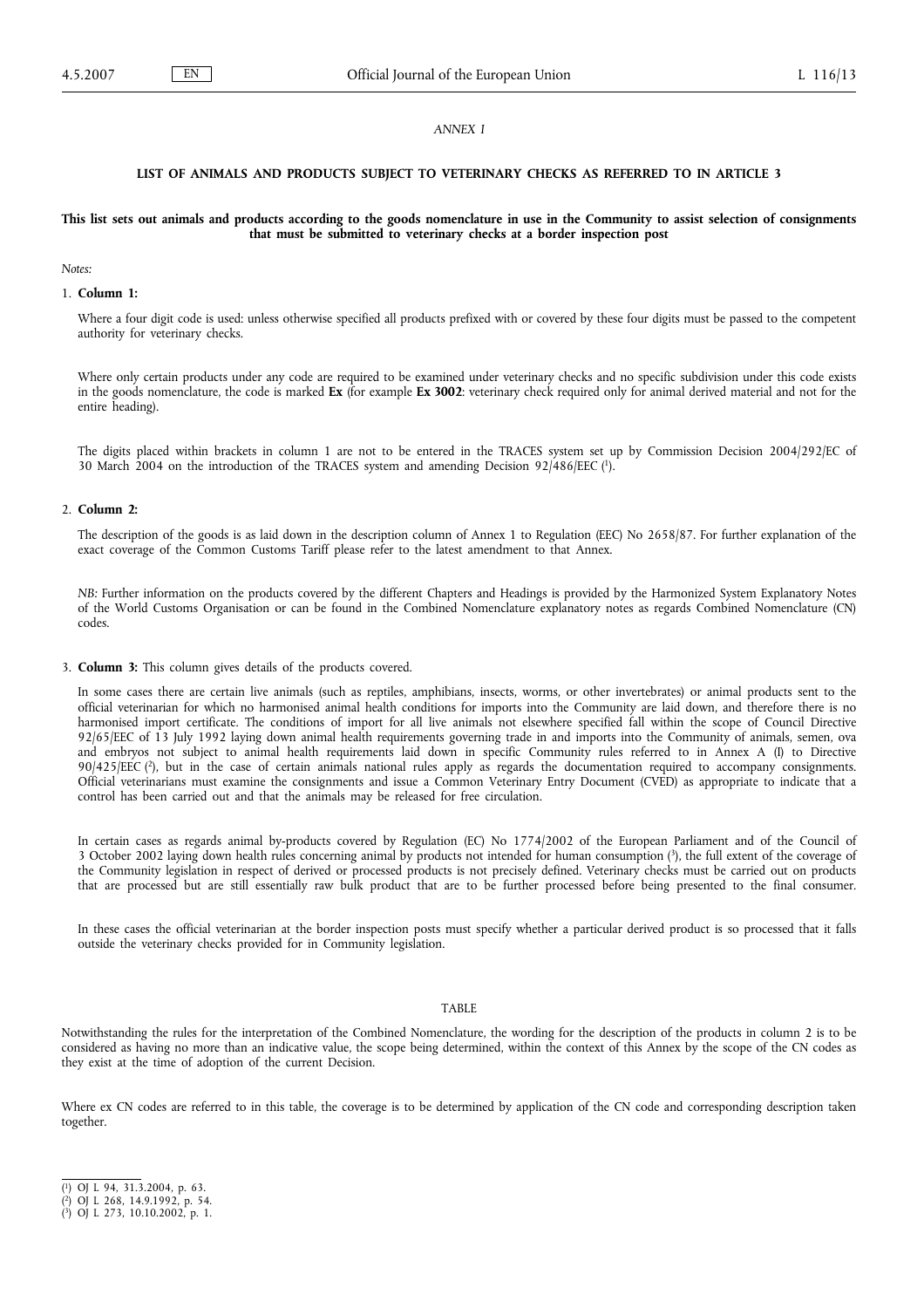| CN code | Description                                                                                                         | Qualification and explanation |
|---------|---------------------------------------------------------------------------------------------------------------------|-------------------------------|
|         | <b>Chapter 1: Live Animals</b>                                                                                      |                               |
| 0101    | Live horses, asses, mules and hinnies                                                                               | All                           |
| 0102    | Live bovine animals                                                                                                 | All                           |
| 0103    | Live swine                                                                                                          | All                           |
| 0104 10 | Live sheep                                                                                                          | All                           |
| 0104 20 | Live goats                                                                                                          | All                           |
| 0105    | Live poultry, that is to say, fowls of the species Gallus domesticus, ducks, All<br>geese, turkeys and guinea fowls |                               |
| 0106    | Other live animals                                                                                                  | All                           |

Heading includes, the following domestic or wild animals:

## (A) **Mammals**

- (1) Primates
- (2) Whales Dolphins and porpoises (Mammals of the order Cetacea); manatees and dugongs (Mammals of the order Sirenia)
- (3) Other (such as reindeer, cats, dogs, lions, tigers, bears, elephants, camels, zebras, rabbits, hares, deer, antelope, chamois, foxes, mink, and other animals for fur farms
- (B) **Reptiles** (including snakes and turtles)
- (C) **Birds**
	- (1) Birds of Prey
	- (2) Psittaciformes (including parrots, parakeets, macaws and cockatoos)
	- (3) Other (such as partridges, pheasants, quail, woodcocks, snipe, pigeons, grouse, ortolan, wild ducks, wild geese, thrushes, blackbirds, larks, finches, tits, humming birds, peacocks, swans, and other birds not specified in heading 01.05).
- (D) **Other**, such as bees (whether or not travelling in boxes or cages or hives), other insects, frogs.

Heading 0106 excludes animals forming part of circuses, menageries, or other similar travelling animal shows (heading **95.08**)

| 0106 11 | Primates                                                                                                           | A11                                                                                                                               |
|---------|--------------------------------------------------------------------------------------------------------------------|-----------------------------------------------------------------------------------------------------------------------------------|
| 0106 12 | Whales, dolphins porpoises (mammals of the order Cetacea); manatees<br>and dugongs (mammals of the order Sirenia). | All                                                                                                                               |
| 0106 19 | Other                                                                                                              | Domestic rabbits, and mammals other than those part<br>of 0101, 0102, 0103, 0104, 0106 11 and 0106 12.<br>Includes dogs and cats. |
| 0106 20 | Reptiles (including snakes and turtles).                                                                           | All                                                                                                                               |
| 010631  | Birds: Birds of prey.                                                                                              | All                                                                                                                               |
| 010632  | Birds: Psittaciformes (including parrots, parakeets, macaws and<br>cockatoos).                                     | All                                                                                                                               |
| 010639  | Other                                                                                                              | Includes: birds, other than those falling under headings<br>0105, 0106 31 and 0106 32, including pigeons.                         |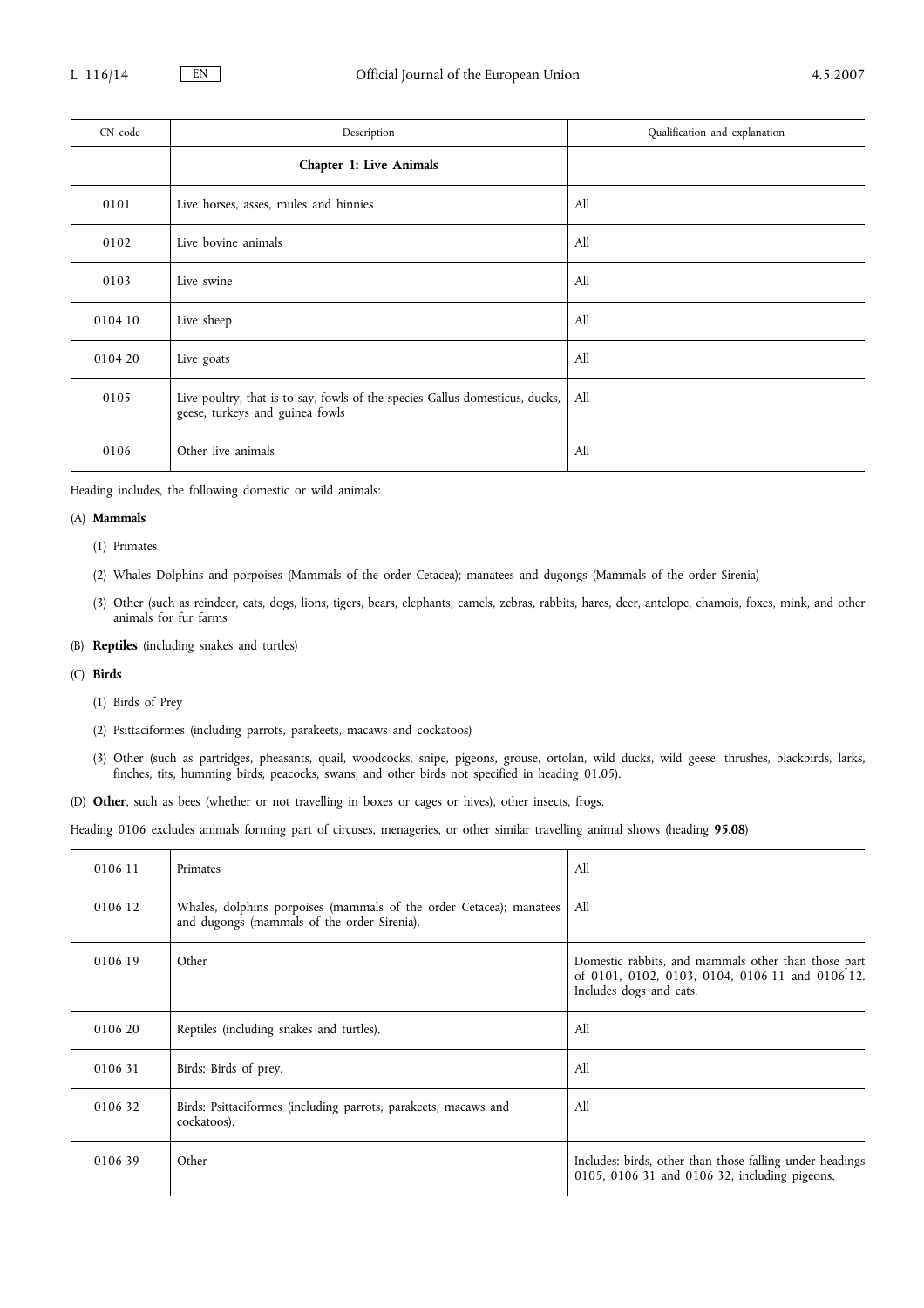| CN code      | Description                                                                                                                                     | Qualification and explanation                                                                                                                                                                                        |
|--------------|-------------------------------------------------------------------------------------------------------------------------------------------------|----------------------------------------------------------------------------------------------------------------------------------------------------------------------------------------------------------------------|
| 0106 90 00   | Other                                                                                                                                           | All other live animals not included elsewhere, other<br>than mammals, birds and reptiles. Live frogs whether<br>for vivaria to be kept alive, or to be killed for human<br>consumption, are covered by this heading. |
|              | Chapter 2: Meat and edible meat offal                                                                                                           |                                                                                                                                                                                                                      |
|              | This chapter does not cover                                                                                                                     |                                                                                                                                                                                                                      |
|              | (a) Products of a kind described in headings 0201 to 0208 or 0210 unfit or unsuitable for human consumption;                                    |                                                                                                                                                                                                                      |
|              | (b) guts bladders or stomachs of animals (heading 0504) or animal blood (heading 0511 or 3002);                                                 |                                                                                                                                                                                                                      |
|              | (c) animal fat other than the products of heading 0209 (Chapter 15).                                                                            |                                                                                                                                                                                                                      |
| 0201         | Meat of bovine animals, fresh or chilled                                                                                                        | All                                                                                                                                                                                                                  |
| 0202         | Meat of bovine animals, frozen                                                                                                                  | All                                                                                                                                                                                                                  |
| 0203         | Meat of swine, fresh, chilled or frozen                                                                                                         | All                                                                                                                                                                                                                  |
| 0204         | Meat of sheep or goats, fresh, chilled or frozen                                                                                                | All                                                                                                                                                                                                                  |
| 0205 00      | Meat of horses, asses, mules or hinnies, fresh, chilled or frozen.                                                                              | All                                                                                                                                                                                                                  |
| 0206         | Edible offal of bovine animals, swine, sheep, goats, horses, asses, mules or<br>hinnies, fresh, chilled or frozen.                              | All                                                                                                                                                                                                                  |
| 0207         | Meat and edible offal, of the poultry of heading 0105, fresh, chilled or<br>frozen.                                                             | All                                                                                                                                                                                                                  |
| 0208         | Other meat and edible meat offal, fresh, chilled or frozen.                                                                                     | Excludes: raw<br>material not intended for human<br>consumption.                                                                                                                                                     |
|              |                                                                                                                                                 | This includes bones and other material for the<br>production of gelatine or collagen for human<br>consumption.                                                                                                       |
| 0208 10      | Of Rabbits or hares                                                                                                                             | All                                                                                                                                                                                                                  |
| 0208 20 (00) | Frog's legs                                                                                                                                     | All                                                                                                                                                                                                                  |
| 0208 30      | Of Primates                                                                                                                                     | All                                                                                                                                                                                                                  |
| 0208 40      | Of whales dolphins and porpoises (mammals of the order Cetacea); of<br>manatees and dugongs (mammals of the order Sirenia).                     | All                                                                                                                                                                                                                  |
| 0208 50 (00) | Of Reptiles (including snakes and turtles).                                                                                                     | All                                                                                                                                                                                                                  |
| 0208 90      | Other: of domestic pigeons, of game other than of rabbits or hares.                                                                             | Includes meat of quails, seal meat, reindeer or any<br>other mammal species.                                                                                                                                         |
| 0209 00      | Pig fat, free of lean meat, and poultry fat, not rendered or otherwise<br>extracted, fresh, chilled, frozen, salted, in brine, dried or smoked. | Includes both fat and processed fat.                                                                                                                                                                                 |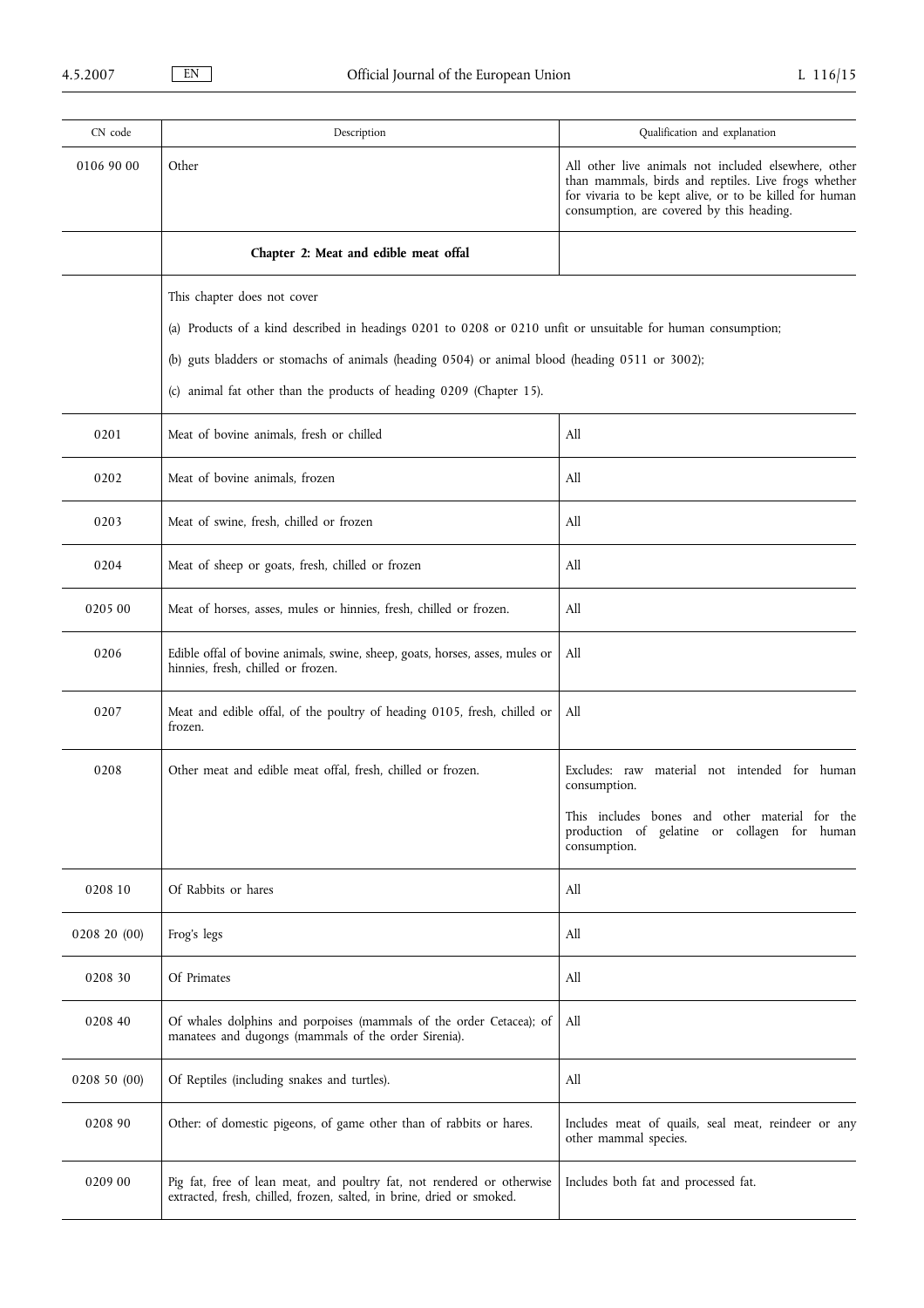| CN code | Description                                                                                                      | Qualification and explanation                                                                                                                                                                                                                                                                                |
|---------|------------------------------------------------------------------------------------------------------------------|--------------------------------------------------------------------------------------------------------------------------------------------------------------------------------------------------------------------------------------------------------------------------------------------------------------|
| 0210    | Meat and edible meat offal, salted, in brine, dried or smoked; edible flours<br>and meals of meat or meat offal. | All: Includes meat, meat products and bones for human<br>consumption and other products of animal origin.<br>Processed animal protein including greaves for human<br>consumption is covered by this chapter. Includes dried<br>pigs ears for human consumption.<br>Sausages are included under heading 1601. |
|         | Chapter 3: Fish and Crustaceans, Molluscs and other aquatic<br>invertebrates                                     |                                                                                                                                                                                                                                                                                                              |

This chapter does not cover

- (a) Mammals of heading 0106;
- (b) meat of mammals of heading 0106 (heading 0208 or 0210);
- (c) fish (including livers and roes thereof) or crustaceans molluscs or other aquatic invertebrates dead and unfit or unsuitable for human consumption by reason of either their species or their condition (Chapter 5); flours, meals or pellets of fish or of crustaceans, molluscs or other aquatic invertebrates unfit for human consumption (heading 2301); or

(d) caviar or caviar substitutes prepared from fish eggs (heading 1604)

|        |                                                                                         | This chapter includes both live fish for breeding and<br>reproduction, live ornamental fish, and live fish or live<br>crustaceans transported alive but imported for human<br>consumption.                                                                                                      |
|--------|-----------------------------------------------------------------------------------------|-------------------------------------------------------------------------------------------------------------------------------------------------------------------------------------------------------------------------------------------------------------------------------------------------|
|        |                                                                                         | All products in this section are subject to veterinary<br>checks.                                                                                                                                                                                                                               |
| 0301   | Live fish                                                                               | All: Includes Trout, Eels, Carp, or any other species or<br>any fish imported for breeding or reproduction.<br>Live fish imported for immediate human consumption<br>are treated for veterinary checks purposes as if they<br>were products.<br>Includes ornamental fish under heading 0301 10. |
| 0302   | Fish, fresh or chilled, excluding fish fillets and other fish meat of heading<br>0304*. | All                                                                                                                                                                                                                                                                                             |
| 030270 | Livers and roes                                                                         |                                                                                                                                                                                                                                                                                                 |
| 0303   | Fish, frozen, excluding fish fillets and other fish meat of heading 0304.               | All:<br>Includes: Pacific Salmon but excluding livers and roes;<br>sockeye salmon (red salmon); other salmonidae,<br>excluding livers and roes; Trout; Atlantic Salmon; and<br>all other fish.                                                                                                  |
| 0304   | Fish fillets and other fish meat (whether or not minced), fresh, chilled or<br>frozen.  |                                                                                                                                                                                                                                                                                                 |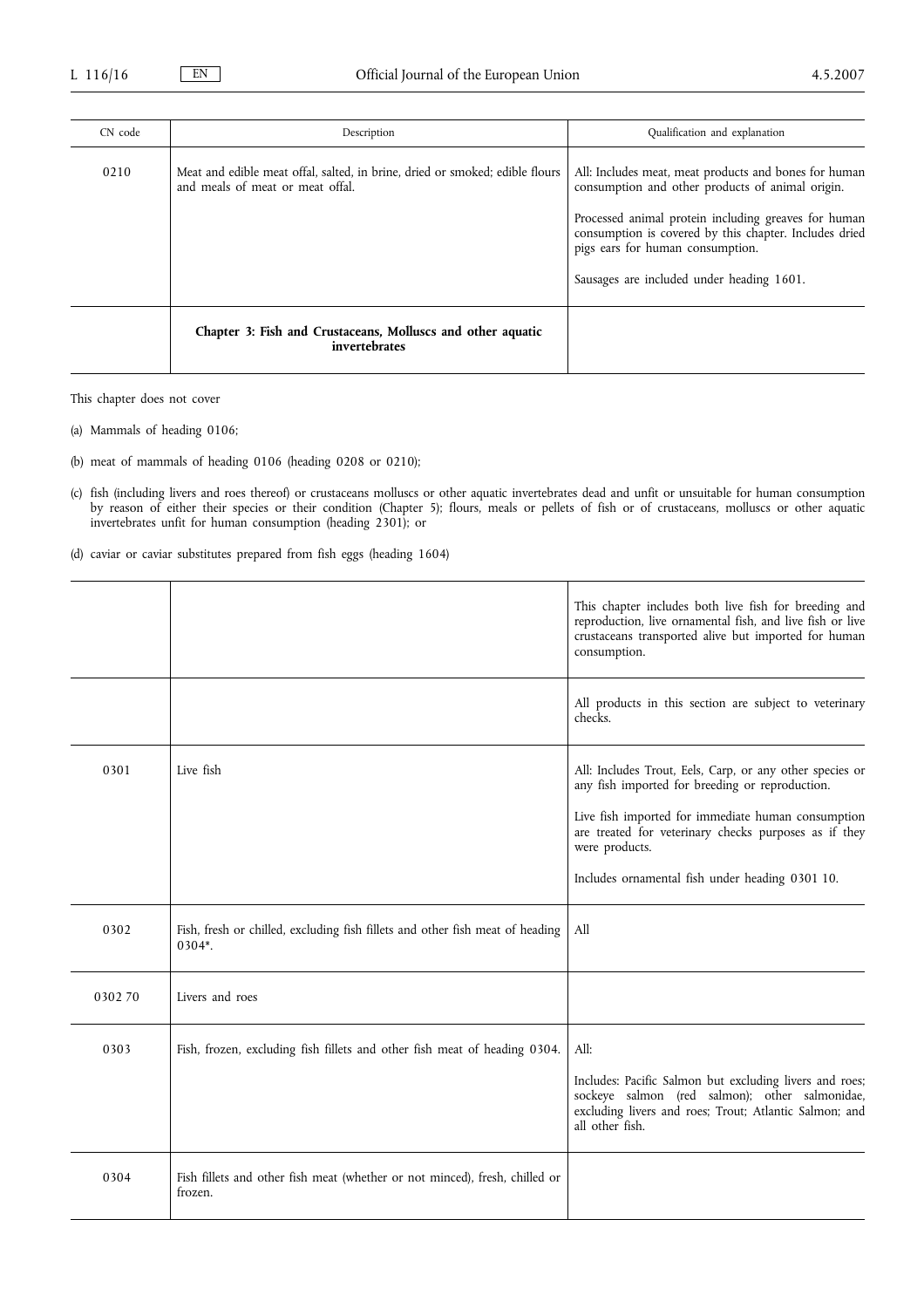| CN code    | Description                                                                                                                                                                                                                                                                                                                          | Qualification and explanation                                                                                                                                                                                                                                                                                                                                  |
|------------|--------------------------------------------------------------------------------------------------------------------------------------------------------------------------------------------------------------------------------------------------------------------------------------------------------------------------------------|----------------------------------------------------------------------------------------------------------------------------------------------------------------------------------------------------------------------------------------------------------------------------------------------------------------------------------------------------------------|
| 0305       | Fish, dried, salted or in brine; smoked fish, whether or not cooked before<br><sub>or</sub><br>during the smoking process; flours, meals and pellets of fish, fit for<br>human consumption.                                                                                                                                          | All: includes other fishery products such as flours,<br>meals and pellets fit for human consumption made<br>from fish, crustaceans or other aquatic invertebrates.                                                                                                                                                                                             |
| 0306       | Crustaceans, whether in shell or not, live, fresh, chilled, frozen, dried,<br>salted or in brine;<br>crustaceans, in shell, cooked by steaming or by boiling in water, whether<br>or not chilled.<br>frozen, dried, salted or in brine; flours, meals and pellets of crustaceans,<br>fit for human consumption.                      | All: Live crustaceans imported for immediate human<br>consumption are considered and treated for veterinary<br>checks purposes as if they were products.                                                                                                                                                                                                       |
| 0307       | Molluscs, whether in shell or not, live, fresh, chilled, frozen, dried, salted<br>or in brine;<br>aquatic invertebrates other than crustaceans and molluscs, live, fresh,<br>chilled, frozen;<br>dried, salted or in brine; flours, meals and pellets of aquatic invertebrates<br>other than crustaceans, fit for human consumption. | All:<br>This includes Bonamia Ostreae and Martelia refringens,<br>also molluscs and aquatic invertebrates that may have<br>been cooked and then chilled or frozen.<br>Live molluscs imported for immediate human<br>consumption are considered and treated for veterinary<br>checks purposes as if they were products.<br>This includes meat of snail species. |
| 0307 60 00 | Snails other than sea snails.                                                                                                                                                                                                                                                                                                        | Includes terrestrial gastropods of the species Helix<br>pomatia Linné, Helix aspersa Muller, Helix lucorum<br>and species of the family Achatinidae.<br>Includes live snails for immediate human consumption<br>and also snail meat for human consumption.<br>Includes lightly precooked or pre-processed snail.                                               |
| 0307 91 00 | Live aquatic invertebrates other than crustaceans and molluscs, live, fresh,<br>or chilled.                                                                                                                                                                                                                                          | All                                                                                                                                                                                                                                                                                                                                                            |
| 0307 99 90 | Other: This code includes flours, meals and pellets of aquatic inverte-<br>brates other than crustaceans, fit for human consumption.                                                                                                                                                                                                 | All: Includes fish meal for human consumption.                                                                                                                                                                                                                                                                                                                 |
|            | Chapter 4: Dairy produce; birds' eggs; natural honey; edible<br>products of animal origin, not elsewhere specified or included                                                                                                                                                                                                       |                                                                                                                                                                                                                                                                                                                                                                |

- 1. The expression 'milk' means full-cream milk or partially or completely skimmed milk.
- 2. For the purposes of heading 0405:
	- (a) the term 'butter' means natural butter, whey butter or recombined butter (fresh, salted or rancid, including canned butter) derived exclusively from milk, with a milkfat content of 80 % or more but not more than 95 % by weight, a maximum milk solids-not-fat content of 2 % by weight and a maximum water content of 16 % by weight. Butter does not contain added emulsifiers, but may contain sodium chloride, food colours, neutralising salts and cultures of harmless lactic-acid-producing bacteria;
	- (b) the expression 'dairy spreads' means a spreadable emulsion of the water-in-oil type, containing milkfat as the only fat in the product, with a milkfat content of 39 % or more but less than 80 % by weight.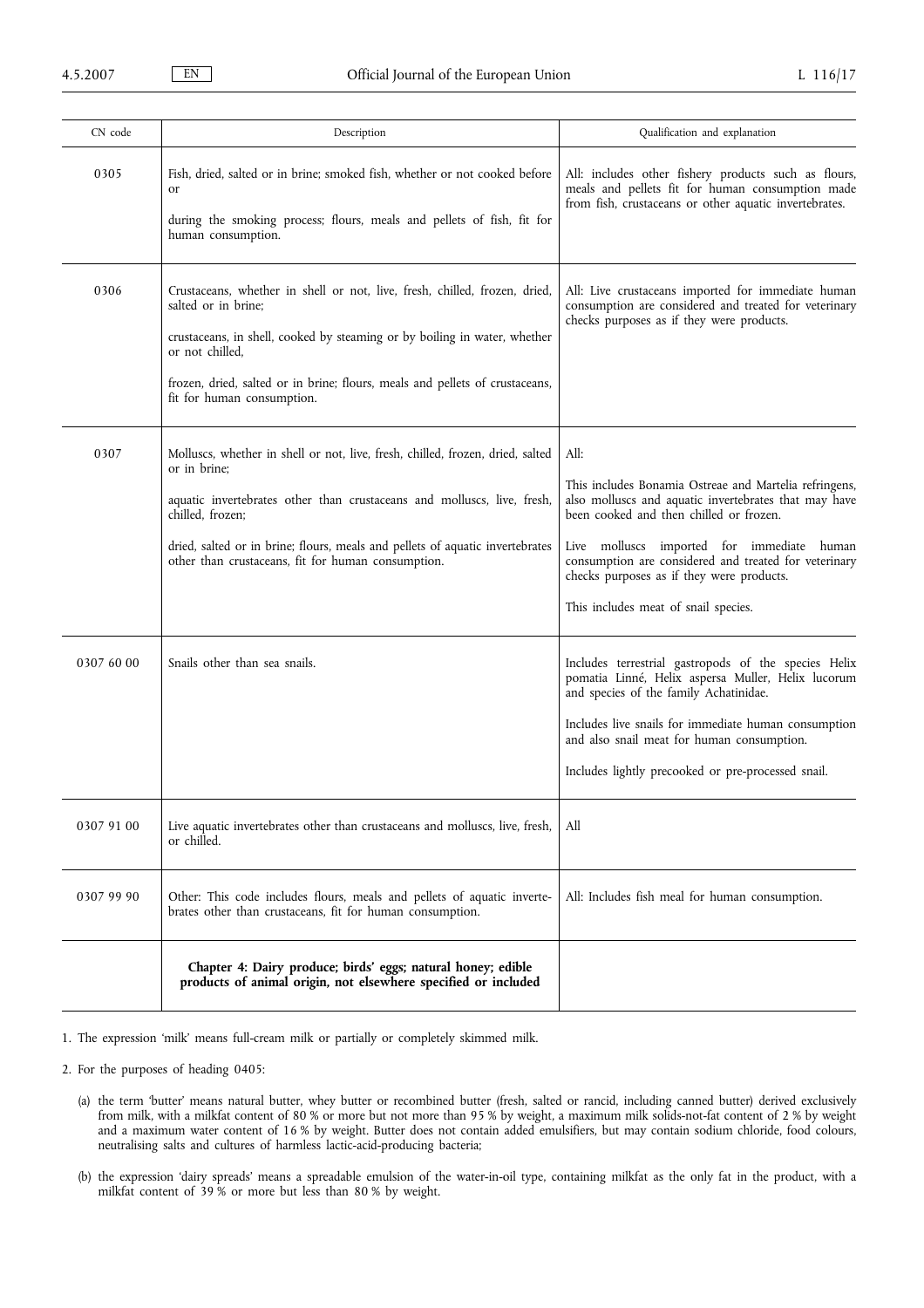3. Products obtained by the concentration of whey and with the addition of milk or milkfat are to be classified as cheese in heading 0406 provided that they have the three following characteristics:

- (a) a milkfat content, by weight of the dry matter, of 5 % or more;
- (b) a dry matter content, by weight, of at least 70 % but not exceeding 85 %; and
- (c) they are moulded or capable of being moulded.
- 4. This chapter does not cover:
	- (a) products obtained from whey, containing by weight more than 95 % lactose, expressed as anhydrous lactose calculated on the dry matter (heading 1702); or
	- (b) albumins (including concentrates of two or more whey proteins, containing by weight more than 80 % whey proteins, calculated on the dry matter) (heading 3502) or globulins (heading 3504).

| 0401   | Milk and cream, not concentrated nor containing added sugar or other<br>sweetening matter.                                                                                                                                                                | All: Milk includes milk that is raw, pasteurised, or<br>thermised.<br>Includes fractions of milk.<br>Milk for animal feed is included under heading 2309.                                                                    |
|--------|-----------------------------------------------------------------------------------------------------------------------------------------------------------------------------------------------------------------------------------------------------------|------------------------------------------------------------------------------------------------------------------------------------------------------------------------------------------------------------------------------|
| 0402   | Milk and cream, concentrated or containing added sugar or other<br>sweetening matter.                                                                                                                                                                     | All                                                                                                                                                                                                                          |
| 0403   | Buttermilk, curdled milk and cream, yogurt, kephir and other fermented<br>or acidified milk and cream, whether or not concentrated or containing<br>added sugar or other sweetening matter or flavoured or containing added<br>fruit, nuts or cocoa.      | All:<br>Includes cream, butter, and flavoured, jellied, frozen<br>and fermented milk, and concentrated milk for<br>human consumption.<br>Ice cream is included under heading 2105.                                           |
| 0404   | Whey, whether or not concentrated or containing added sugar or other<br>sweetening matter; products consisting of natural milk constituents,<br>whether or not containing added sugar or other sweetening matter,<br>not elsewhere specified or included. | All                                                                                                                                                                                                                          |
| 0405   | Butter and other fats and oils derived from milk; dairy spreads.                                                                                                                                                                                          | All: Includes dairy spreads.                                                                                                                                                                                                 |
| 0406   | Cheese and curd                                                                                                                                                                                                                                           | All                                                                                                                                                                                                                          |
| 040700 | Birds' eggs, in shell, fresh, preserved or cooked.                                                                                                                                                                                                        | All: Includes hatching eggs and Specified Pathogen Free<br>eggs (SPF), and also eggs for human consumption.<br>Includes '100 year old eggs'.<br>Egg albumin not fit for human consumption is<br>included under heading 3502. |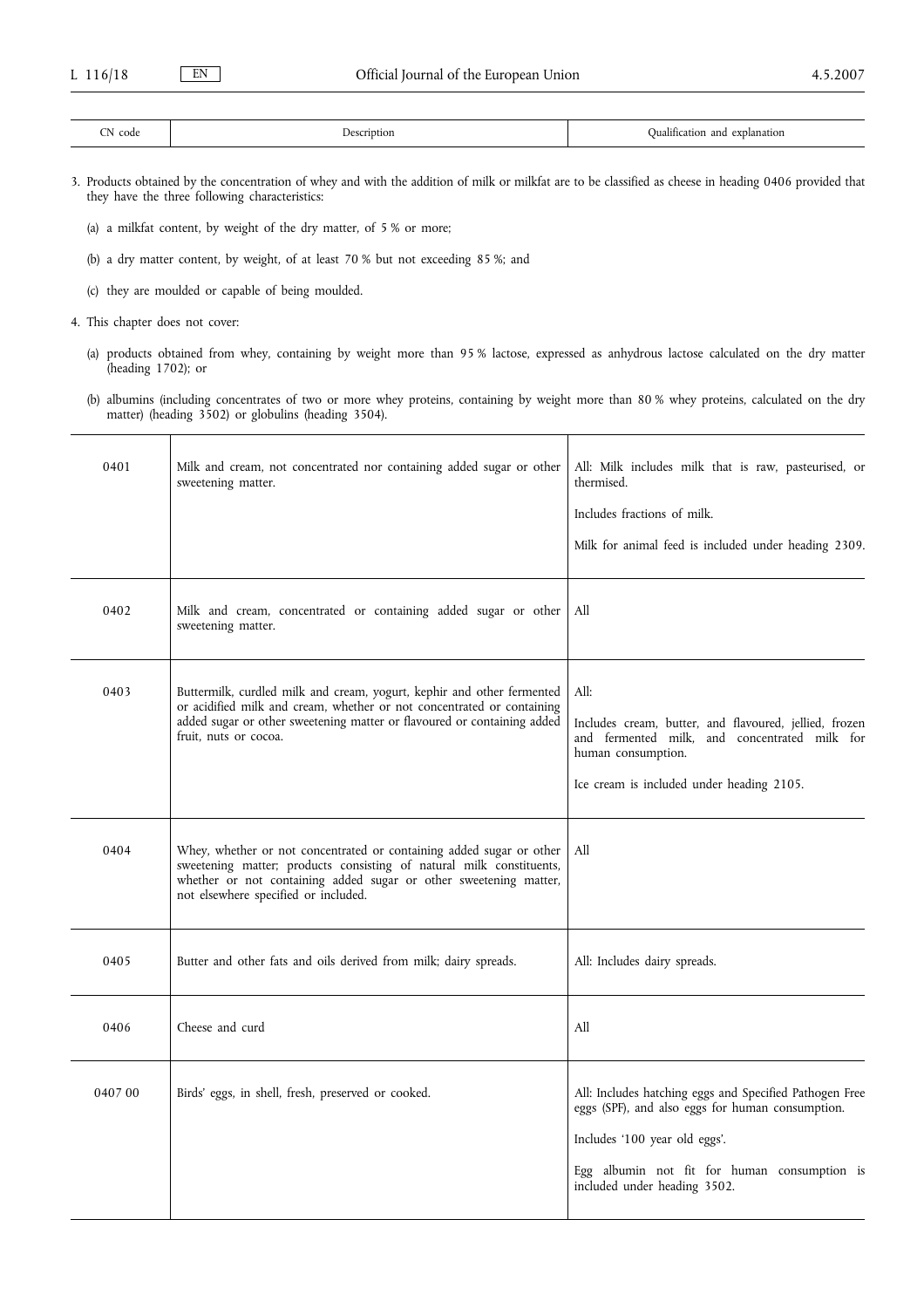| CN code | Description                                                                                                                                                                                                                                                                               | Qualification and explanation |
|---------|-------------------------------------------------------------------------------------------------------------------------------------------------------------------------------------------------------------------------------------------------------------------------------------------|-------------------------------|
| 0408    | Birds' eggs, not in shell, and egg yolks, fresh, dried, cooked by steaming   All: This heading includes egg products whether or not<br>or by boiling in water, moulded, frozen or otherwise preserved, whether heat treated.<br>or not containing added sugar or other sweetening matter. |                               |

This heading covers whole eggs not in shell, and egg yolks of all birds. The products of this heading may be fresh, dried, cooked by steaming or by boiling in water, moulded (e.g. cylindrical 'long eggs'), frozen or otherwise preserved. All these fall in the heading whether or not containing added sugar or other sweetening matter and whether for use as food or for industrial purposes (e.g. in tanning).

This heading does not cover

- (a) Oil of egg yolk (heading 15.06).
- (b) Egg preparations containing seasoning, spices or other additives (heading 21.06).
- (c) Lecithin (heading 29.23).
- (d) Separate egg white (egg albumin) (heading 35.02).

| 0409 00 00 | Natural honey | All |
|------------|---------------|-----|
|------------|---------------|-----|

This heading covers honey produced by bees (Apis Mellifera) or by other insects, centrifuged or in the comb or containing comb chunks, provided that neither sugar nor other substance has been added. Such honey may be designated by floral source, origin or colour.

The heading excludes artificial honey and mixtures of natural and artificial honey (heading 17.02).

| 0410 00 00 | Edible products of animal origin, not elsewhere specified or included. All |                                                                                                                                      |
|------------|----------------------------------------------------------------------------|--------------------------------------------------------------------------------------------------------------------------------------|
|            |                                                                            | This heading includes Royal Jelly and Propolis and also<br>includes bones or other animal derived material for<br>human consumption. |
|            |                                                                            | Insects or insect eggs for human consumption are<br>included under this heading.                                                     |

This heading 0410 00 00 covers products of animal origin suitable for human consumption, not specified or included elsewhere in the combined nomenclature. This includes:

(a) Turtles eggs;

(b) Salanganes' nests ('birds nests')

The heading 0410 00 00 **excludes** animal blood, edible or not, liquid or dried (heading 05.11 or 30.02)

| Chapter 5: Products of animal origin, not elsewhere specified or<br>included |                                                                                                                                                                                                                   |
|------------------------------------------------------------------------------|-------------------------------------------------------------------------------------------------------------------------------------------------------------------------------------------------------------------|
|                                                                              | Additional selection requirements for certain products<br>in this chapter are laid down in Regulation (EC)<br>No 1774/2002 Annex VIII Chapter VIII (wool, hair,<br>pig bristles, feathers and parts of feathers). |

1. This chapter does not cover:

- (a) edible products (other than guts, bladders and stomachs of animals, whole and pieces thereof, and animal blood, liquid or dried);
- (b) hides or skins (including furskins), other than goods of heading 0505 and parings and similar waste of raw hides or skins of heading 0511 (Chapter 41 or 43);
- (c) animal textile materials, other than horsehair and horsehair waste (Section XI); or
- (d) prepared knots or tufts for broom or brush making (heading 9603).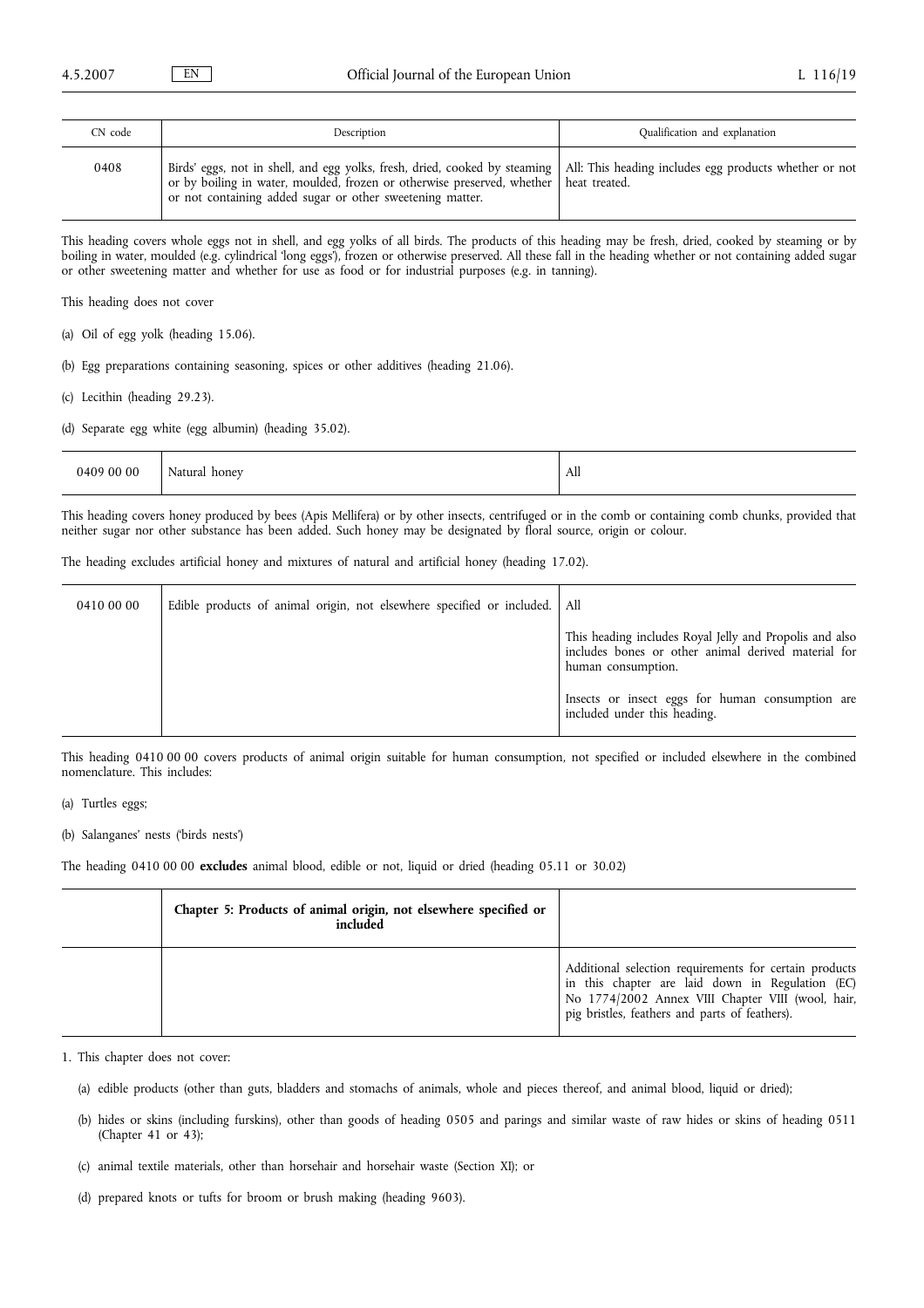| <b>CONTRACTOR</b><br>code<br>. | 'rıntıon<br>. .<br>the contract of the contract of the | 1.7<br>explanation<br>Jualification<br>and |
|--------------------------------|--------------------------------------------------------|--------------------------------------------|

2. Throughout the nomenclature, elephant, hippopotamus, walrus, narwhal and wild boar tusks, rhinoceros horns and the teeth of all animals are regarded as 'ivory'.

3. Throughout the nomenclature, the expression 'horsehair' means hair of the manes or tails of equine or bovine animals.

| 0502 10 00 | Pigs, hogs or boars bristles and hair; waste of such bristles or hair. | Un-processed pigs bristles means pig bristles that have<br>not undergone factory washing, been obtained from<br>tanning, or been treated by some other method to<br>ensure that no pathogens remain. |
|------------|------------------------------------------------------------------------|------------------------------------------------------------------------------------------------------------------------------------------------------------------------------------------------------|
| 0503 00 00 | Horse hair and horsehair waste.                                        | All hair under this code must be notified to the<br>competent veterinary authority. Proof of species,<br>status and treatment received may be required.                                              |

Heading 0503 excludes hair that has undergone a spinning process or is knotted end to end. This code includes not only un-worked horsehair but also horsehair that has been washed, dyed, bleached, curled or otherwise prepared.

| 0504 00 00 | Guts, bladders and stomachs of animals (other than fish), whole and<br>pieces thereof, fresh, chilled, frozen, salted, in brine, dried or smoked.                                                                                                                               | All: Includes stomachs, bladders and intestines cleaned<br>salted dried or heated of bovine, porcine, ovine,<br>caprine, or of poultry origin.                                                                      |
|------------|---------------------------------------------------------------------------------------------------------------------------------------------------------------------------------------------------------------------------------------------------------------------------------|---------------------------------------------------------------------------------------------------------------------------------------------------------------------------------------------------------------------|
| 0505       | Skins and other parts of birds, with their feathers or down, feathers and<br>parts of feathers (whether or not with trimmed edges) and down, not<br>further worked than cleaned, disinfected or treated for preservation;<br>powder and waste of feathers or parts of feathers. | $All$ - excluding treated decorative feathers, treated<br>feathers carried by travellers for their private use or<br>consignments of treated feathers sent to private indi-<br>viduals for non industrial purposes. |

Heading 0505 covers untreated as well as those treated as follows: merely cleaned, disinfected or treated for preservation but not otherwise worked or mounted.

|      |                                                                                                                                                                                                   | Feathers of a kind used for stuffing; and down, raw or<br>other feathers.                                                                                                                                                                                                                                          |
|------|---------------------------------------------------------------------------------------------------------------------------------------------------------------------------------------------------|--------------------------------------------------------------------------------------------------------------------------------------------------------------------------------------------------------------------------------------------------------------------------------------------------------------------|
| 0506 | Bones and horn-cores, un-worked, defatted, simply prepared (but not cut)<br>to shape), treated with acid or de-gelatinised; powder and waste of these<br>products.                                | Includes bones for production of gelatine, or collagen if<br>derived from carcases that have been slaughtered for<br>human consumption and bone flour for human<br>consumption.<br>Selection requirements are laid down in Regulation (EC)<br>No 1774/2002 Annex VIII Chapter X (bones and bone<br>products etc.). |
| 0507 | Ivory, tortoise-shell, whalebone and whalebone hair, horns, antlers,<br>hooves, nails, claws and beaks, un-worked or simply prepared but not<br>cut to shape; powder and waste of these products. | Selection requirements for game trophies are laid<br>down in Regulation (EC) No 1774/2002 Annex VIII<br>Chapter VII.<br>Includes treated game trophies from birds and<br>ungulates being solely bones, horns, hooves, claws,<br>antlers, teeth, hides or skins from third countries.                               |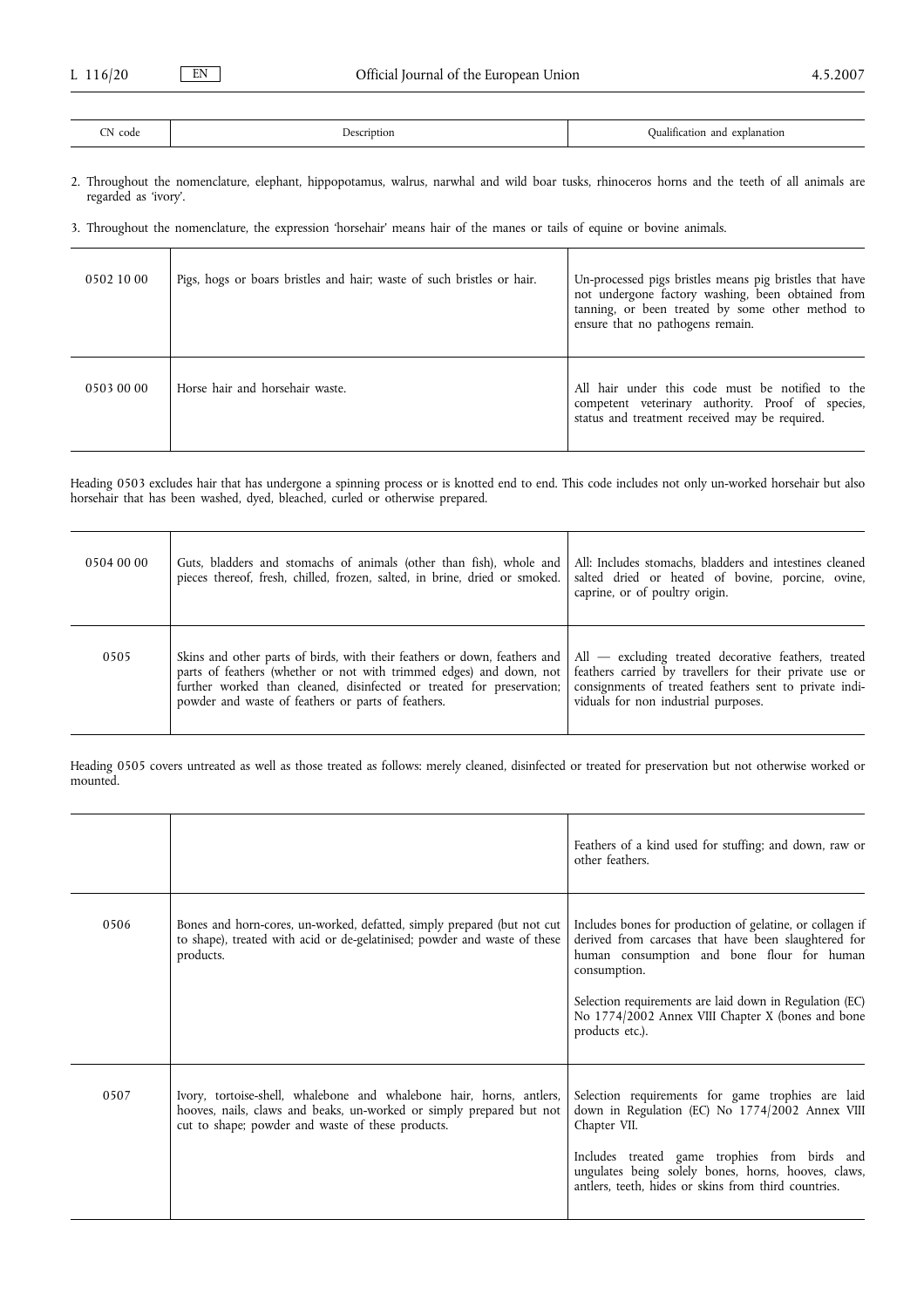| CN code       | Description                                                                                                                                                                                                                      | Qualification and explanation                                                                                                                                                                                                   |
|---------------|----------------------------------------------------------------------------------------------------------------------------------------------------------------------------------------------------------------------------------|---------------------------------------------------------------------------------------------------------------------------------------------------------------------------------------------------------------------------------|
| Ex 0510 00 00 | Ambergris, castoreum, civet and musk, cantharides, bile, whether or not<br>dried:<br>Glands and other animal products used in the preparation of pharma-<br>ceutical products, fresh, chilled, frozen or otherwise provisionally | Selection requirements are laid down in Regulation (EC)<br>No 1774/2002. Annex VIII Chapter XI, Animal by<br>products for the manufacture of feed including<br>petfood and for pharmaceuticals and other technical<br>products. |
|               | preserved.                                                                                                                                                                                                                       | Glands, other animal products and bile are covered by<br>this code.                                                                                                                                                             |
|               |                                                                                                                                                                                                                                  | Dried glands and products are covered by heading<br>3501.                                                                                                                                                                       |
| 0511          | Animal products not elsewhere specified or included; dead animals of<br>Chapter 1 or 3, unfit for human consumption.                                                                                                             | Includes genetic material (semen and embryos of<br>animal origin such as bovine, ovine, caprine, equine<br>and porcine species.                                                                                                 |
|               |                                                                                                                                                                                                                                  | Includes also animal by-products of categories 1 and 2.                                                                                                                                                                         |
| 0511 10 00    | Bovine semen                                                                                                                                                                                                                     |                                                                                                                                                                                                                                 |
| 051191        | Products of fish or crustaceans, molluscs or other aquatic invertebrates;<br>dead animals of Chapter 3.                                                                                                                          | All: includes fish eggs for hatching: and dead animals.<br>Includes animal by-products for the manufacture of<br>petfood and for pharmaceuticals and other technical<br>products.                                               |
| 0511 99 (10)  | Sinews or tendons; parings and similar waste of raw hides and skins.                                                                                                                                                             | All                                                                                                                                                                                                                             |
| 0511 99 90    | Other                                                                                                                                                                                                                            | All: embryos, ova, semen and genetic material not<br>covered in 0511 10 and of species other than bovine<br>come under this heading.                                                                                            |
|               |                                                                                                                                                                                                                                  | Includes animal by-products for the manufacture of<br>petfood or other technological products.                                                                                                                                  |
|               |                                                                                                                                                                                                                                  | Includes bee products for use in apiculture.                                                                                                                                                                                    |
|               |                                                                                                                                                                                                                                  | Also includes dead animals of chapter I (dogs and cats).                                                                                                                                                                        |
|               |                                                                                                                                                                                                                                  | Includes material where the essential characteristics<br>have not been changed, and edible animal blood not<br>derived from fish, for human consumption.                                                                        |
|               | Chapter 12: Oil seeds and oleaginous fruits miscellaneous grains,<br>seeds and fruit: industrial or medicinal plants: straw and fodder                                                                                           |                                                                                                                                                                                                                                 |
|               |                                                                                                                                                                                                                                  | Only certain plant products are subject to veterinary<br>controls.                                                                                                                                                              |
| Ex 1213 00 00 | Cereal straw and husks, unprepared, whether or not chopped, ground,<br>pressed or in the form of pellets                                                                                                                         | Includes only Hay and Straw.                                                                                                                                                                                                    |
| Ex 1214 (90)  | Swedes, mangolds, fodder roots, hay, lucerne (alfalfa), clover, sainfoin,<br>forage kale lupines vetches and similar forage products whether or not in<br>the form of pellets:                                                   | Includes only Hay and Straw.                                                                                                                                                                                                    |
|               | Other.                                                                                                                                                                                                                           |                                                                                                                                                                                                                                 |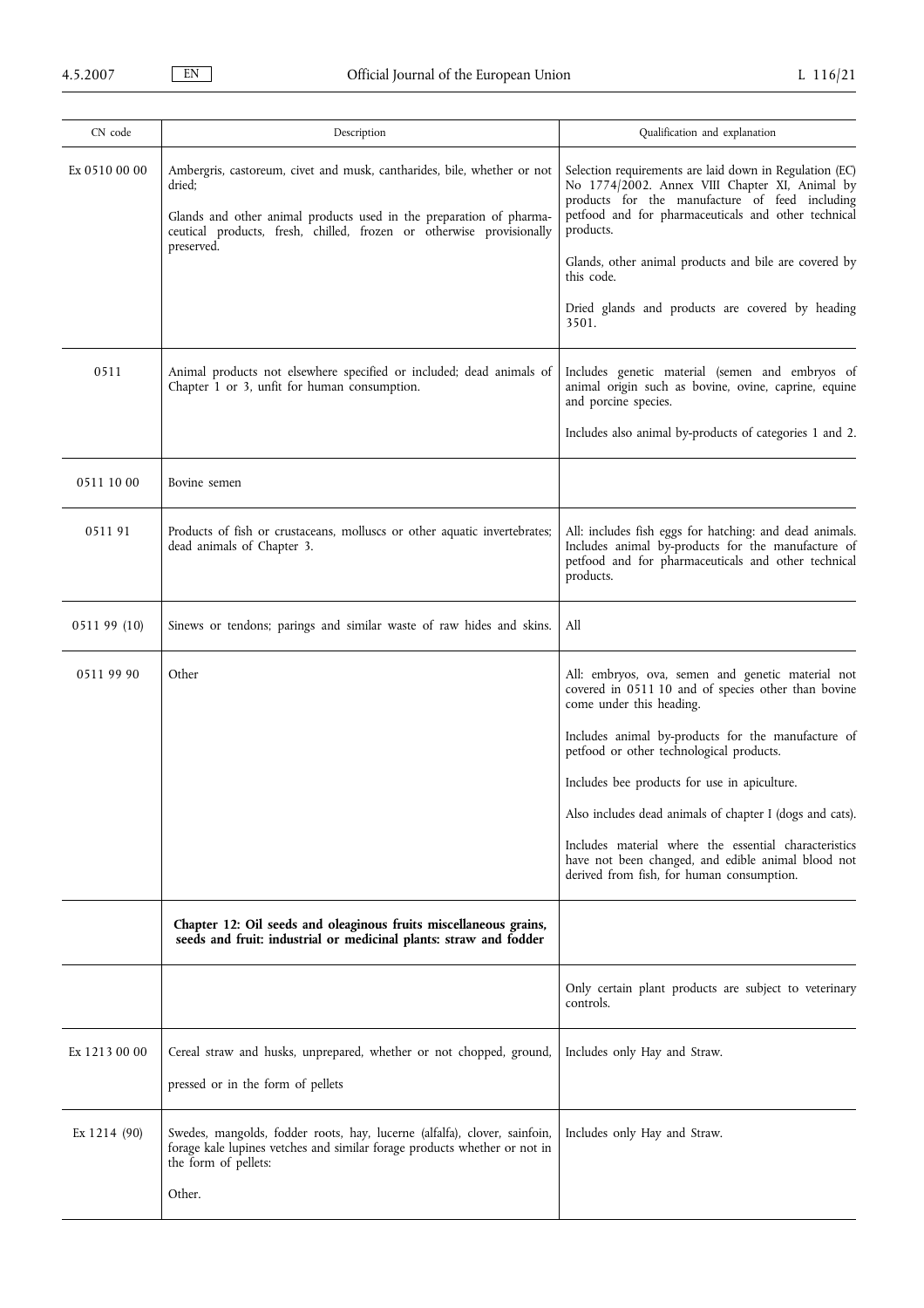| CN code | Description                                                                                                                   | Qualification and explanation |
|---------|-------------------------------------------------------------------------------------------------------------------------------|-------------------------------|
|         | Chapter 15: Animal or vegetable fats and oils and their cleavage<br>products; prepared edible fats; animal or vegetable waxes |                               |

1. This chapter does not cover

- (a) pig fat or poultry fat on heading 0209;
- (b) cocoa butter, fat and oil (heading 1804);
- (c) edible preparations containing by weight more than 15 % of the products of heading 0405 (generally Chapter 21);
- (d) greaves (heading 2301) or residues of headings 2304 to 2306;
- 2. Heading 1518 does not cover fats or oils or their fractions, merely denatured, which are classified un the heading appropriate to the corresponding un-denatured fats and oils and their fractions.
- 3. Soap stocks, oil foots and dregs, stearin pitch, glycerol pitch and wool grease residues fall in heading 1522.

|            |                                                                                                                       | All animal derived oils.                                                                                                                                                                                                                                   |
|------------|-----------------------------------------------------------------------------------------------------------------------|------------------------------------------------------------------------------------------------------------------------------------------------------------------------------------------------------------------------------------------------------------|
|            |                                                                                                                       | Additional selection requirements are laid down in<br>Regulation (EC) No 1774/2002 as below:                                                                                                                                                               |
|            |                                                                                                                       | Annex VII Chapter IV; rendered fats and fish oils;                                                                                                                                                                                                         |
|            |                                                                                                                       | Annex VIII Chapter XII; Rendered fats from category 2<br>materials for oleo chemical purposes;                                                                                                                                                             |
|            |                                                                                                                       | Annex VIII Chapter XIII; Fat derivatives.                                                                                                                                                                                                                  |
|            |                                                                                                                       | Fat derivatives include first stage products derived from<br>fats and oils when in their pure state produced by a<br>method laid down in Regulation (EC) No 1774/2002<br>Annex VI Chapter III. Derivatives mixed with other<br>materials are not included. |
| 1501 00    | Pig fat (including lard) and poultry fat, other than that of heading 0209<br>or 1503.                                 | All                                                                                                                                                                                                                                                        |
| 150200     | Fats of bovine animals, sheep or goats, other than those of heading<br>1503.                                          | All                                                                                                                                                                                                                                                        |
| 1503 00    | Lard stearin, lard oil, oleostearin, oleo-oil and tallow oil, not emulsified<br>or mixed or otherwise prepared.       | All                                                                                                                                                                                                                                                        |
| 1504       | Fats and oils and their fractions, of fish or marine mammals, whether or<br>not refined, but not chemically modified. | Fish oils $-$ and oils from marine mammals.<br>Miscellaneous edible preparations are covered by<br>Chapter 21.                                                                                                                                             |
| 1506 00 00 | Other animal fats and oils and their fractions, whether or not refined, but<br>not chemically modified.               | Un-split fats or oils, and also their initial fractions<br>produced by a method laid down in Regulation (EC)<br>No 1774/2002 Annex VI Chapter III.                                                                                                         |
|            |                                                                                                                       | Derivatives mixed with other materials are not<br>included.                                                                                                                                                                                                |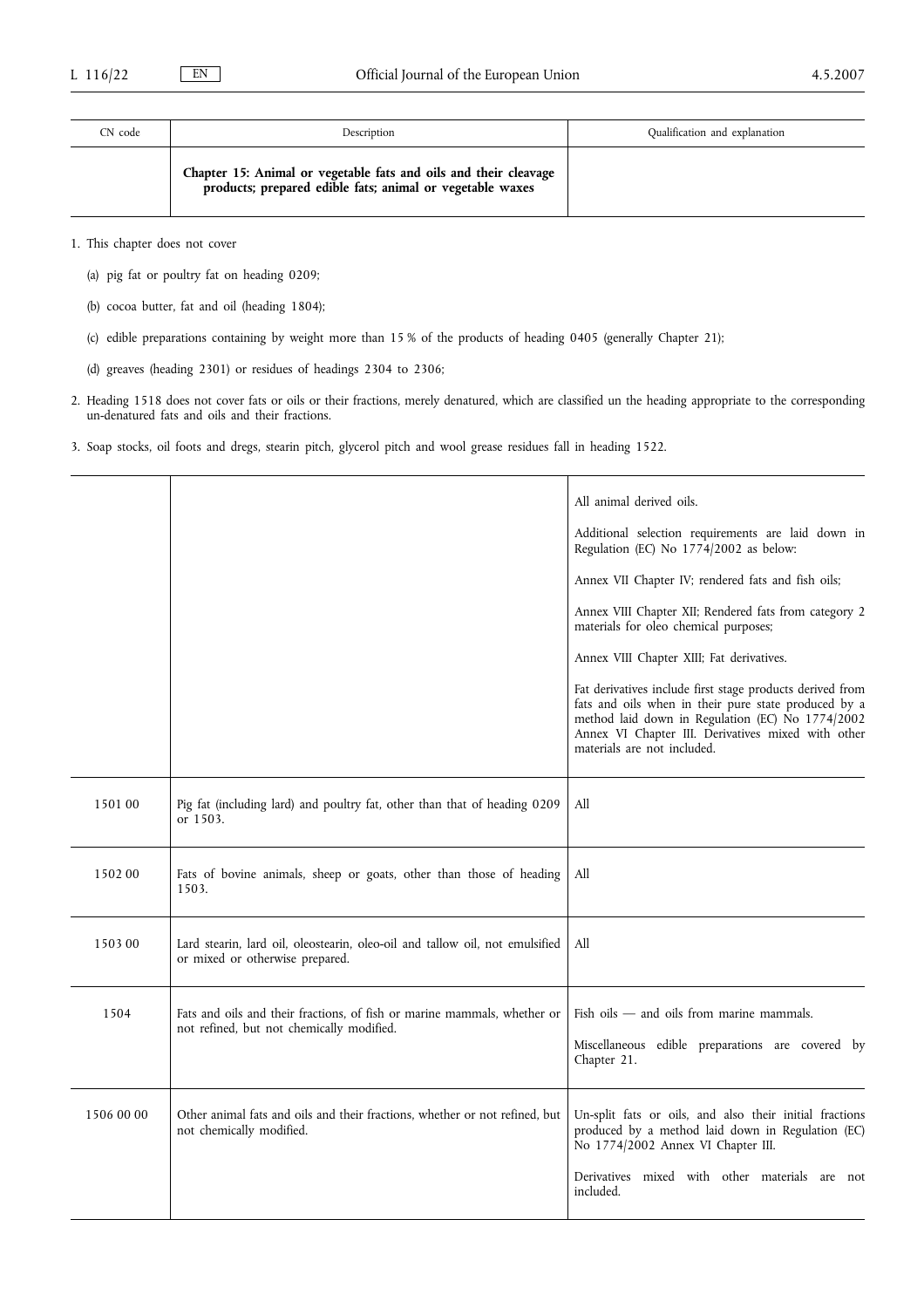| $-1$<br>code<br>N | <b>Jescription</b> | 1.01<br>explanation<br>and<br>Oualification |
|-------------------|--------------------|---------------------------------------------|

The heading 1516 covers animal and vegetable fats and oils, which have undergone a specific chemical transformation of a kind mentioned below, but have not been further prepared.

The heading also covers similarly treated fractions of animal or vegetable fats and oils.

Hydrogenation, which is affected by bringing the products into contact with pure hydrogen at a suitable temperature and pressure in the presence of a catalyst (usually finely divided nickel), raises the melting points of fats and increases the consistency of oils by transforming unsaturated glycerides into saturated glycerides of higher melting points.

| 1516 10      | Animal and vegetable fats and oils and their fractions, partly or wholly<br>hydrogenated, inter-esterified, re-esterified or elaidinised, whether refined<br>or not, but not further prepared.                                                                                                                                                                                                                  | Animal fats and oils only. Derivatives mixed with other<br>materials are not included in veterinary checks.<br>For veterinary purposes fat derivatives include first<br>stage products derived from animal fats and oils<br>when in their pure state produced by a method laid<br>down in Regulation (EC) No 1774/2002 Annex VI<br>Chapter III. |
|--------------|-----------------------------------------------------------------------------------------------------------------------------------------------------------------------------------------------------------------------------------------------------------------------------------------------------------------------------------------------------------------------------------------------------------------|-------------------------------------------------------------------------------------------------------------------------------------------------------------------------------------------------------------------------------------------------------------------------------------------------------------------------------------------------|
| Ex 1518 00   | Animal and vegetable fats and oils and their fractions, boiled, oxidised,<br>dehydrated, sulphurised, blown, polymerised by heat in vacuum or in<br>inert gas or otherwise chemically modified, excluding those of heading<br>1516; inedible mixtures or preparations of animal or vegetable fats or<br>oils or of fractions of different fats or oils of this Chapter, not elsewhere<br>specified or included. | Animal fats and oils only<br>Rendered fats only.<br>Fat derivatives produced by a method laid down in<br>Regulation (EC) No 1774/2002 Annex VI Chapter III.<br>Derivatives mixed with other materials are not<br>included.                                                                                                                      |
| 1518 00 (91) | Animal and vegetable fats and oils and their fractions, boiled, oxidised,<br>dehydrated, sulphurised, blown, polymerised by heat in vacuum or in<br>inert gas or otherwise chemically modified, excluding those of heading<br>1516.                                                                                                                                                                             | Animal fats and oils only<br>Selection requirements are laid down in Regulation (EC)<br>No 1774/2002 Annex VIII Chapter XIII (for fat deriva-<br>tives), and Annex VIII Chapter XII for rendered fats<br>from category 2 materials for oleochemical purposes.                                                                                   |
| 1518 00 (95) | Inedible mixtures or preparations of animal or of animal and vegetable<br>fats and oils and their fractions.                                                                                                                                                                                                                                                                                                    | Fats and oil preparations derived from animals.                                                                                                                                                                                                                                                                                                 |
| 1521 90 (91) | Raw beeswax and other insect waxes whether refined or not.                                                                                                                                                                                                                                                                                                                                                      | Bees wax for technical purposes.<br>Additional selection requirements are laid down Regu-<br>lation (EC) No $1774/2002$ Annex VIII Chapter IX -<br>Apiculture products.                                                                                                                                                                         |
| 1521 90 (99) | Other.                                                                                                                                                                                                                                                                                                                                                                                                          | Bee products for apiculture purposes.<br>Additional selection requirements are laid down in<br>Regulation (EC) No 1774/2002 Annex VIII Chapter<br>IX - Apiculture products. Apiculture products other<br>than bee products for apiculture must be submitted<br>under code 0511 99 'Other'.                                                      |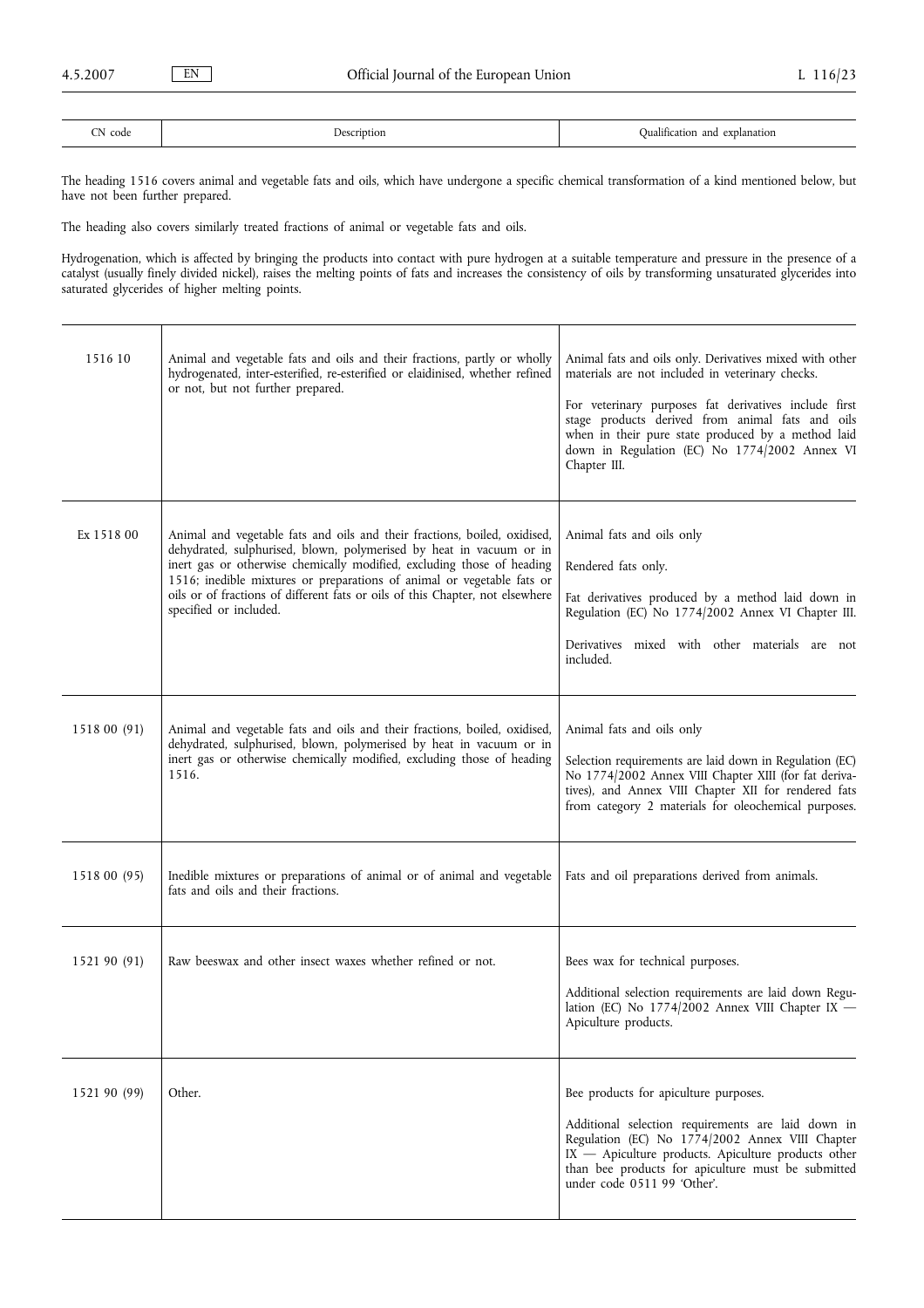| CN code | Description                                                                                              | Qualification and explanation |
|---------|----------------------------------------------------------------------------------------------------------|-------------------------------|
|         | Chapter 16: Preparations of meat, of fish or of crustaceans, molluscs<br>or other aquatic invertebrates: |                               |

1. This chapter does not cover meat, meat offal, fish, crustaceans, molluscs or other aquatic invertebrates prepared or preserved by the process specified in Chapter 2 or 3 or heading 0504.

2. Food preparations fall in this chapter provided that they contain more than 20 % by weight of sausage, meat, meat offal, blood, fish or crustaceans, molluscs or other aquatic invertebrates, or any combination thereof. In cases where the preparation contains two or more of the products mentioned above, it is classified in the heading of chapter 16 corresponding to the component or components which predominate by weight. These provisions do not apply to the stuffed products of heading 1902 or to the preparations of heading 2103 or 2104.

|            |                                                                                                                                        | This chapter Includes composite products containing<br>processed animal product. |
|------------|----------------------------------------------------------------------------------------------------------------------------------------|----------------------------------------------------------------------------------|
| 1601 00    | Sausages and similar products, of meat, meat offal or blood; food<br>preparations based on these products.                             | Includes preserved meat in various forms.                                        |
| 1602       | Other prepared or preserved meat, meat offal or blood.                                                                                 | Includes preserved meat in various forms.                                        |
| 160300     | Extracts and juices of meat, fish or crustaceans, molluscs or other aquatic<br>invertebrates.                                          | All: includes Surimi, fish protein in gel form whether<br>chilled of frozen.     |
| 1604       | Prepared or preserved fish; caviar and caviar substitutes prepared from<br>fish eggs; fish whole or in pieces, but not minced.         | All: cooked or precooked culinary preparations<br>containing molluscs or fish.   |
|            |                                                                                                                                        | Includes canned fish, and canned caviar in airtight<br>containers.               |
|            |                                                                                                                                        | Fish products mixed with pasta are included under<br>heading 1902.               |
| 1605       | Crustaceans, molluscs and other aquatic invertebrates, prepared or<br>preserved.                                                       | All: Fully prepared or preprepared snail falls under this<br>heading.            |
|            |                                                                                                                                        | Includes canned crustaceans, or other aquatic inverte-<br>brates.                |
|            | Chapter 17: Sugars and sugar confectionery                                                                                             |                                                                                  |
|            | This chapter does not include chemically pure sugars other than sucrose,<br>lactose, maltose, glucose and fructose.                    |                                                                                  |
| 1702 11 00 | Lactose and lactose syrup, containing by weight 99 % or more lactose,<br>expressed as anhydrous lactose, calculated on the dry matter. |                                                                                  |
|            | Chapter 19: Preparations of cereals, flour, starch or milk;<br>pastrycooks' products                                                   |                                                                                  |

This chapter does not cover, except in the case of stuffed products of heading 1902, food preparations containing more than 20 % by weight of sausage, meat, meat offal, blood, fish, or crustaceans, molluscs or other aquatic invertebrates, or any combination thereof (chapter 16).

|  |  | This chapter includes composite products containing<br>processed animal products. |
|--|--|-----------------------------------------------------------------------------------|
|--|--|-----------------------------------------------------------------------------------|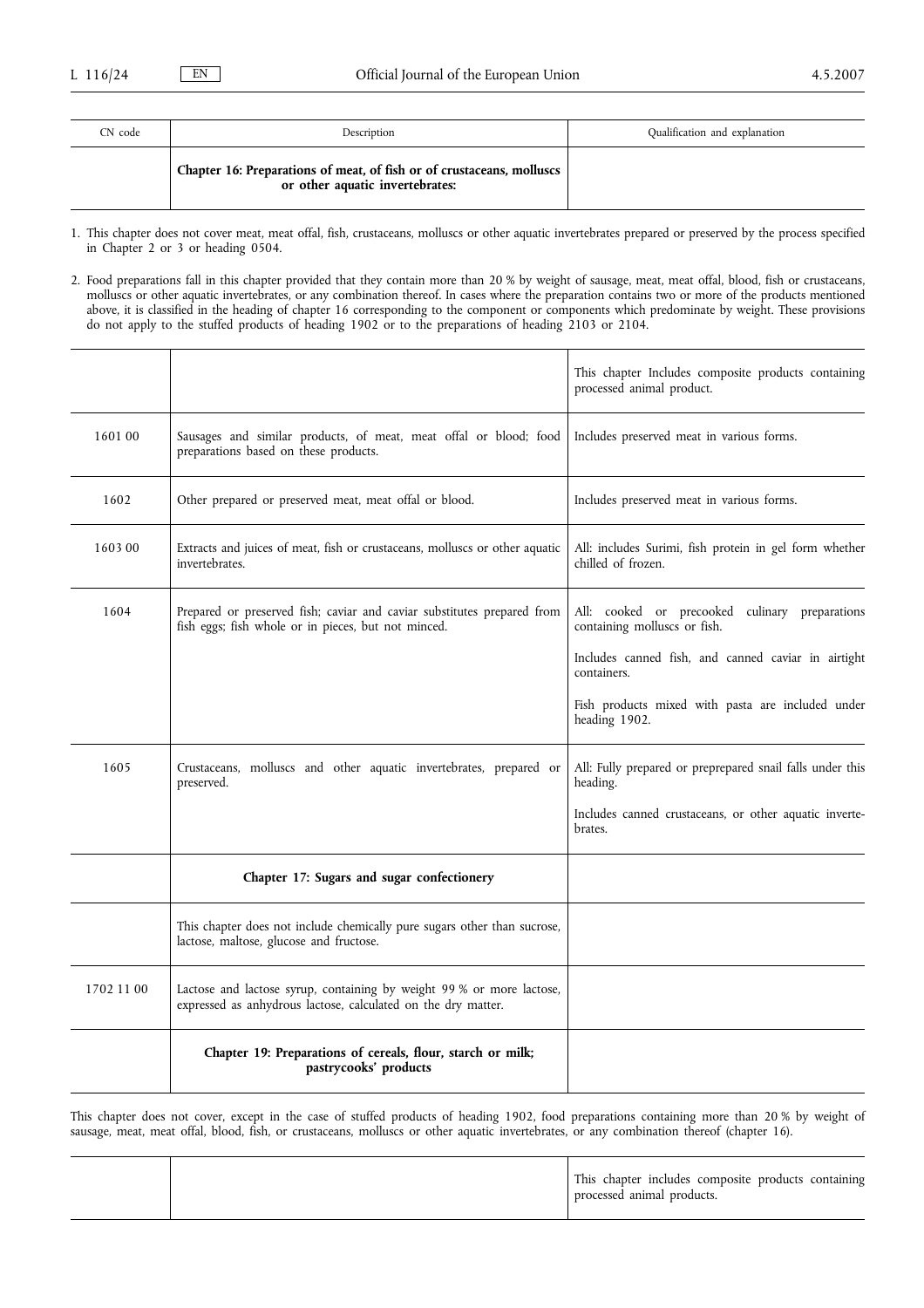| CN code      | Description                                                                                                                                                                                                                                                                                                                                                                                                                                           | Qualification and explanation                                                     |
|--------------|-------------------------------------------------------------------------------------------------------------------------------------------------------------------------------------------------------------------------------------------------------------------------------------------------------------------------------------------------------------------------------------------------------------------------------------------------------|-----------------------------------------------------------------------------------|
| 1901         | Malt extract; food preparations of flour, groats, meal, starch or malt<br>extract, not containing cocoa or containing less that 40 % by weight<br>of cocoa calculated on a totally defatted basis, not elsewhere specified<br>or included; food preparations of goods of headings 0401 to 0404, not<br>containing cocoa or containing less than 5 % by eight of cocoa calculated<br>on a totally defatted basis, not elsewhere specified or included. | Culinary preparations are included under chapters<br>16 and 21.                   |
| Ex 1902      | Pasta, whether or not cooked or stuffed (with meat or other substances)<br><sub>or</sub>                                                                                                                                                                                                                                                                                                                                                              | Includes cooked or precooked culinary preparations<br>containing animal products. |
|              | otherwise prepared, such as spaghetti, macaroni, noodles, lasagne,<br>gnocchi,                                                                                                                                                                                                                                                                                                                                                                        |                                                                                   |
|              | ravioli, cannelloni; couscous, whether or not prepared.                                                                                                                                                                                                                                                                                                                                                                                               |                                                                                   |
| 1902 20 (10) | Containing more than 20 % by weight of fish, crustaceans, molluscs or<br>other aquatic invertebrates.                                                                                                                                                                                                                                                                                                                                                 | All                                                                               |
| 1902 20 (30) | Containing more than 20 % by weight of sausages and the like, of meat<br>and meat offal of any kind, including fats of any kind or origin.                                                                                                                                                                                                                                                                                                            | All                                                                               |
| 1902 20 (91) | Cooked                                                                                                                                                                                                                                                                                                                                                                                                                                                | All                                                                               |
| 1902 20 (99) | Other [other stuffed pasta, not cooked].                                                                                                                                                                                                                                                                                                                                                                                                              | All                                                                               |
| Ex 1905      | Patisseries                                                                                                                                                                                                                                                                                                                                                                                                                                           | Includes those preparations containing meat.                                      |
|              | Chapter 20: Preparations of vegetables, fruit, nuts, or other parts of<br>plants                                                                                                                                                                                                                                                                                                                                                                      |                                                                                   |

This chapter does not cover food preparations containing more than 20 % by weight of sausage, meat, meat offal, blood fish or crustaceans, molluscs or other aquatic invertebrates, or any combination thereof (Chapter 16).

| Ex 2004 | Other vegetables prepared or preserved otherwise than by vinegar or<br>acetic acid, frozen, other than products of heading 2006.     | This chapter includes composite products containing<br>processed animal product.<br>Includes those preparations containing meat. |
|---------|--------------------------------------------------------------------------------------------------------------------------------------|----------------------------------------------------------------------------------------------------------------------------------|
| Ex 2005 | Other vegetables prepared or preserved otherwise than by vinegar or<br>acetic acid, not frozen, other than products of heading 2006. | Includes those preparations containing meat.                                                                                     |
|         | Chapter 21: Miscellaneous edible preparations                                                                                        |                                                                                                                                  |

1. This chapter does not cover food preparations, other than products described in 2103 or 2104, containing more than 20 % by weight of sausage, meat, meat offal, blood, fish or crustaceans, molluscs or other aquatic invertebrates, or any other combinations thereof (Chapter 16).

2. For the purposes of heading 2104, the expression homogenised composite food preparations means preparations consisting of a finely homogenised mixture of two or more basic ingredients such as fish, meat, vegetables or fruit, put up for retail sale as infant food or for dietetic purposes, in containers of a net weight content not exceeding 250 g. For the application of this definition, no account is to be taken of small quantities of any ingredients which may be added to the mixture for seasoning, preservation or other purposes. Such preparations may contain a small quantity of visible pieces of ingredients.

|                   |                                                                                                                                                                                   | This chapter includes composite products containing<br>processed animal product. |
|-------------------|-----------------------------------------------------------------------------------------------------------------------------------------------------------------------------------|----------------------------------------------------------------------------------|
| Ex 2103 $(90 90)$ | Sauces and preparations therefore; mixed condiments and mixed   Includes those preparations containing meat.<br>seasonings; mustard flour and meal and prepared mustard.<br>Other |                                                                                  |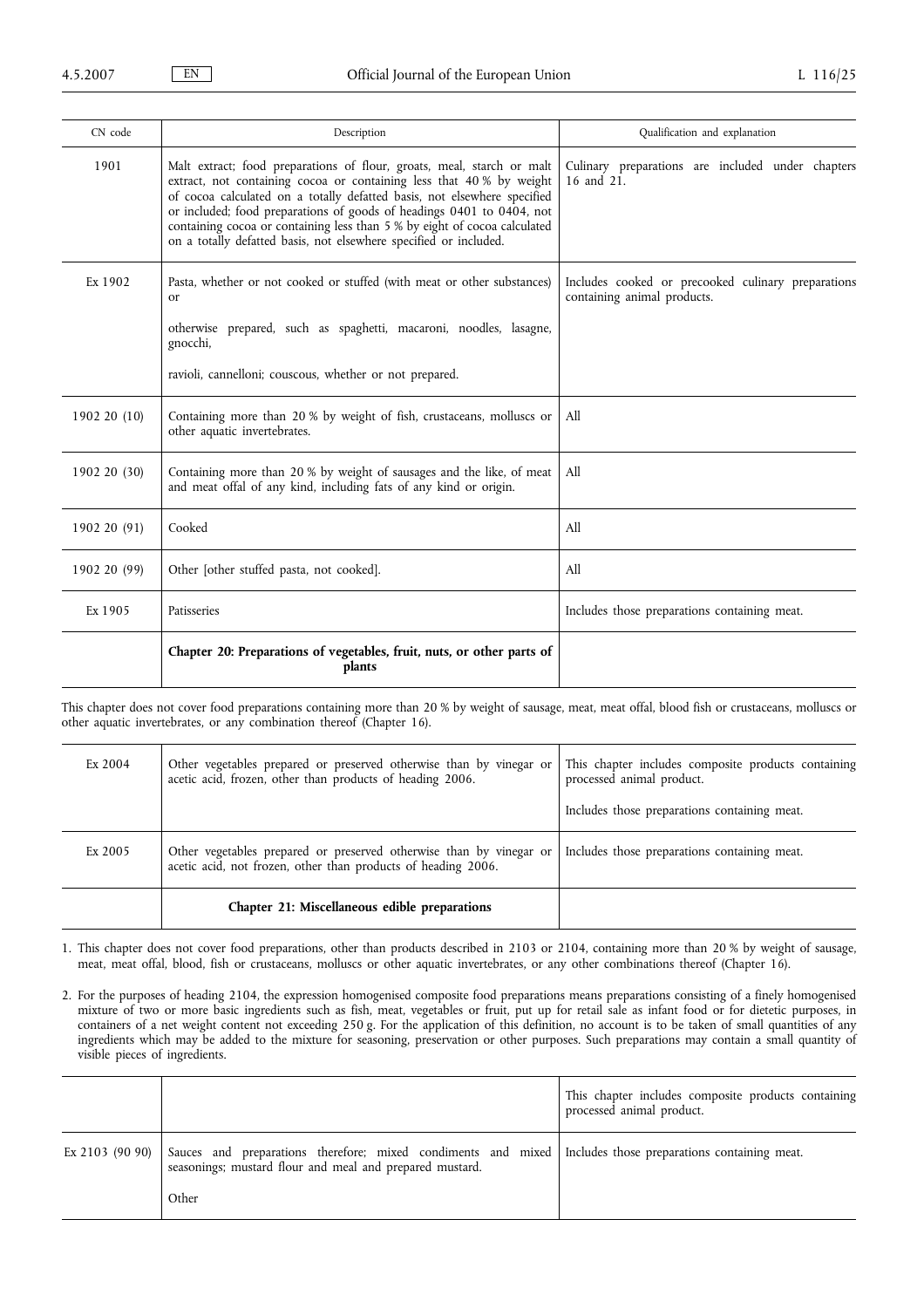| CN code      | Description                                                                              | Qualification and explanation                                                                                    |
|--------------|------------------------------------------------------------------------------------------|------------------------------------------------------------------------------------------------------------------|
| Ex 2104      | Soups and broths and preparations therefore; homogenised composite<br>food preparations. | Includes those preparations containing meat or<br>products of animal origin in accordance with this<br>Decision. |
| Ex 2105 00   | Ice cream and other edible ice, whether or not containing cocoa.                         | Includes those preparations containing processed milk<br>in accordance with this Decision.                       |
| Ex 2106      | Food preparations not elsewhere specified or included.                                   | Includes those preparations containing meat or<br>products of animal origin in accordance with this<br>Decision. |
| Ex 2106 10   | Protein concentrates and textured protein substances.                                    | Includes those preparations containing products of<br>animal origin in accordance with this Decision.            |
| 2106 90 (10) | Cheese Fondues                                                                           | All                                                                                                              |
| 2106 90 (98) | Other                                                                                    | Includes those preparations containing meat or<br>products of animal origin in accordance with this<br>Decision. |
|              | Chapter 23: Residues and waste from the food industries; prepared<br>animal fodder       |                                                                                                                  |

Heading 2309 includes products of a kind used in animal feeding, not elsewhere specified or included, obtained by processing vegetable or animal materials to such an extent that they have lost the essential characteristics of the original material, other than vegetable waste, vegetable residues and byproducts of such processing.

| 2301    | Flours, meals and pellets, of meat or meat offal, of fish or of crustaceans,<br>molluscs or other aquatic invertebrates, unfit for human consumption;<br>greaves. | Includes: processed animal protein not for human<br>consumption.<br>Meat and bone meal, feather meal, dried greaves all not<br>for human consumption.<br>Selection requirements for processed animal protein are<br>as laid down in Regulation (EC) No 1774/2002 Annex<br>VII Chapter II. |
|---------|-------------------------------------------------------------------------------------------------------------------------------------------------------------------|-------------------------------------------------------------------------------------------------------------------------------------------------------------------------------------------------------------------------------------------------------------------------------------------|
| Ex 2309 | Preparations of a kind used in animal feeding.                                                                                                                    | Includes petfood, dog chews and mixtures of meals.<br>Selection requirements for petfood and dog chews are<br>as laid down in Regulation (EC) No 1774/2002 Annex<br>VIII Chapter II.                                                                                                      |
| 2309 10 | Dog or cat food, put up for retail sale.                                                                                                                          | A11                                                                                                                                                                                                                                                                                       |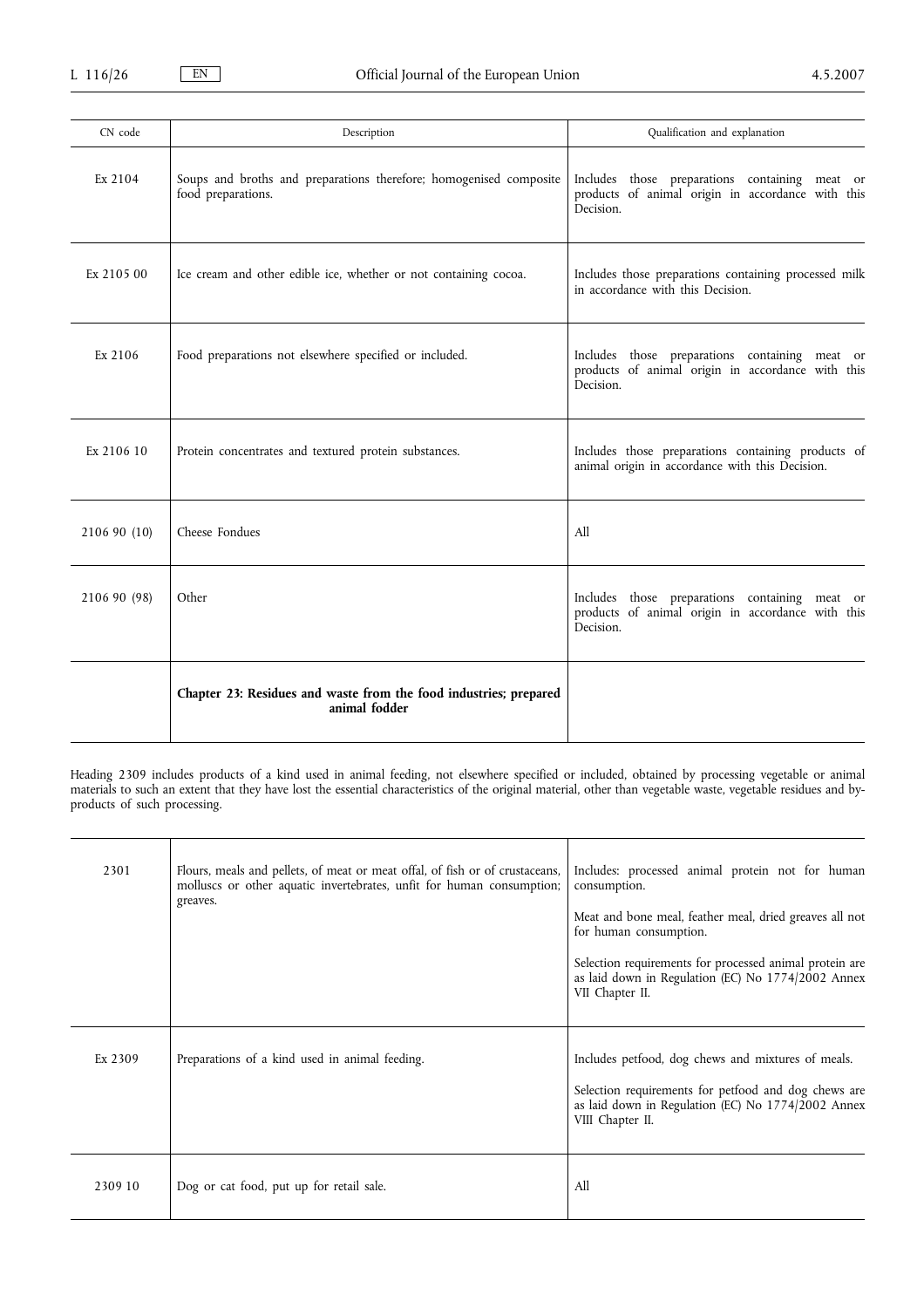| CN code      | Description                                                                                                                                                                                                                                                                                               | Qualification and explanation                                                                                                                                                                                                                                                                                                                                           |
|--------------|-----------------------------------------------------------------------------------------------------------------------------------------------------------------------------------------------------------------------------------------------------------------------------------------------------------|-------------------------------------------------------------------------------------------------------------------------------------------------------------------------------------------------------------------------------------------------------------------------------------------------------------------------------------------------------------------------|
| 2309 90      | Other<br>This heading includes products containing fish or marine mammal<br>solubles, milk products or other carbohydrates.                                                                                                                                                                               | Includes colostrum and liquid milk not for human<br>consumption, and products containing milk not for<br>human consumption.                                                                                                                                                                                                                                             |
| 2309 90 (99) | Other                                                                                                                                                                                                                                                                                                     | Includes egg products not for human consumption and<br>other processed products of animal origin not for<br>human consumption.                                                                                                                                                                                                                                          |
|              |                                                                                                                                                                                                                                                                                                           | Products for animal feeding purposes, including<br>mixtures of meals (such as hoof and horn etc.).                                                                                                                                                                                                                                                                      |
|              |                                                                                                                                                                                                                                                                                                           | Selection requirements for egg products are as laid<br>down in Regulation (EC) No 1774/2002 Annex VII<br>Chapter X.                                                                                                                                                                                                                                                     |
|              | Chapter 28: Products of the chemical or allied industries                                                                                                                                                                                                                                                 |                                                                                                                                                                                                                                                                                                                                                                         |
| Ex 2835      | Phosphinates (hypophosphites), phosphonates (phosphites) and phos-<br>phates; poly phosphates whether on not chemically defined.                                                                                                                                                                          | Only certain phosphates of calcium are subject to<br>checks                                                                                                                                                                                                                                                                                                             |
| 2835 (25)    | Calcium hydrogenorthophosphate (dicalcium phosphate).                                                                                                                                                                                                                                                     | Selection requirements for dicalcium phosphate are laid<br>down in Regulation (EC) No 1774/2002. Annex VII<br>Chapter VII.                                                                                                                                                                                                                                              |
| 2835(26)     | Other phosphates of calcium.                                                                                                                                                                                                                                                                              | Selection requirements for tricalcium phosphate are as<br>laid down in Regulation (EC) No 1774/2002 Annex VII<br>Chapter VIII.                                                                                                                                                                                                                                          |
|              | Chapter 30: Pharmaceutical products                                                                                                                                                                                                                                                                       |                                                                                                                                                                                                                                                                                                                                                                         |
|              |                                                                                                                                                                                                                                                                                                           | Finished medicinal products are not covered by<br>veterinary legislation for import. Intermediate<br>products derived from category 3 material and<br>intended for technical uses in medical devices, in<br>vitro diagnostics, laboratory reagents and cosmetics<br>are included.                                                                                       |
| 3001         | Glands and other organs for organo-therapeutic uses, dried, whether or<br>not powdered; extracts of glands or other organs or of their secretions<br>for organo-therapeutic uses; heparin and its salts; other human or animal<br>substances prepared for therapeutic or prophylactic uses, not elsewhere | Includes: Animal derived material only.<br>Refer to selection requirements in Regulation (EC)<br>No 1774/2002:                                                                                                                                                                                                                                                          |
|              | specified or included.                                                                                                                                                                                                                                                                                    | Annex VIII Chapter IV blood and blood products for<br>technical products excluding serum of equidae, and<br>Annex VIII Chapter XI, animal by- products for the<br>manufacture of feed, including petfood, and of<br>technical products excluding intermediate products as<br>referred to in Article 1 of Commission Regulation (EC)<br>No $2007/2006$ ( <sup>1</sup> ). |
| 3001 (10)    | Glands and other organs, dried, whether or not powdered.                                                                                                                                                                                                                                                  | Products of animal origin only.                                                                                                                                                                                                                                                                                                                                         |
| 3001 (20 90) | Extracts of glands or other organs or of their secretions, other.                                                                                                                                                                                                                                         | Products of animal origin only.                                                                                                                                                                                                                                                                                                                                         |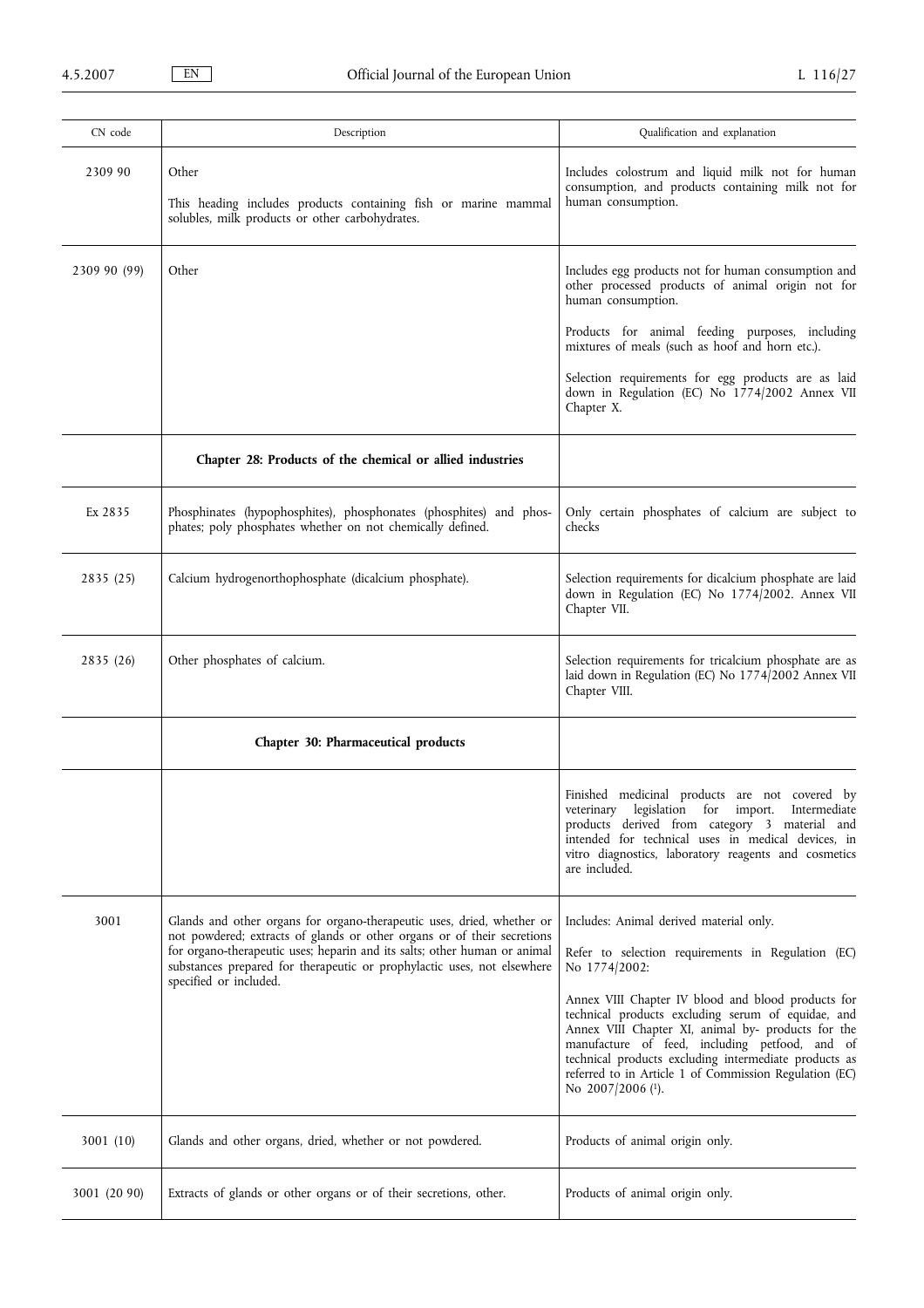| CN code         | Description                                                                                                                                                                                                                                                                                                              | Qualification and explanation                                                                                                                                                                                                                                                                                                                                                                                          |
|-----------------|--------------------------------------------------------------------------------------------------------------------------------------------------------------------------------------------------------------------------------------------------------------------------------------------------------------------------|------------------------------------------------------------------------------------------------------------------------------------------------------------------------------------------------------------------------------------------------------------------------------------------------------------------------------------------------------------------------------------------------------------------------|
| Ex 3002         | Human blood; animal blood prepared for therapeutic, prophylactic or<br>diagnostic uses; antisera and other blood fractions and modified immu-<br>nological products, whether or obtained by mean of biotechnical<br>processes; vaccines, toxins, cultures of micro-organisms (excluding<br>yeasts) and similar products. | Only products of animal origin.                                                                                                                                                                                                                                                                                                                                                                                        |
| 3002 (10 10)    | Antisera and other blood fractions and modified immunological<br>products, whether or not obtained by means of biotechnological<br>processes.                                                                                                                                                                            | Antisera of animal origin only.<br>Excludes prepared medicinal and finished products for<br>the final consumer.<br>Under heading 3002 selection requirements are as for<br>animal by products covered by Regulation (EC)<br>No 1774/2002 9 in:<br>Annex VII Chapter III, (blood products);<br>Annex VIII Chapter IV, (blood and blood products for<br>technical products);<br>Annex VIII Chapter V (serum of equidae). |
| 3002 (10 99)    | Haemoglobin, blood globulins and serum globulins: Other.                                                                                                                                                                                                                                                                 | Only animal derived material.                                                                                                                                                                                                                                                                                                                                                                                          |
| 3002 (90 30)    | Animal blood prepared for therapeutic, prophylactic or diagnostic uses.                                                                                                                                                                                                                                                  |                                                                                                                                                                                                                                                                                                                                                                                                                        |
| Ex 3002 (90 50) | Cultures of micro organisms.                                                                                                                                                                                                                                                                                             | Pathogens and cultures of pathogens.                                                                                                                                                                                                                                                                                                                                                                                   |
| Ex 3002 (90 90) | Other                                                                                                                                                                                                                                                                                                                    | Pathogens and cultures of pathogens.                                                                                                                                                                                                                                                                                                                                                                                   |
|                 | Chapter 31: Fertilisers                                                                                                                                                                                                                                                                                                  |                                                                                                                                                                                                                                                                                                                                                                                                                        |
|                 |                                                                                                                                                                                                                                                                                                                          | This chapter does not cover animal blood of heading<br>0511.                                                                                                                                                                                                                                                                                                                                                           |
| Ex 3101 00 00   | Animal fertilisers, whether or not mixed together or chemically treated;<br>fertilisers produced by mixing or chemical treatment of animal or<br>vegetable products.                                                                                                                                                     | Only animal derived products in an un-adulterated<br>manure,<br>form.<br>Includes<br>but<br>manure-chemical<br>mixtures, and fertilisers are excluded.<br>Selection requirements for manure, processed manure<br>or processed manure products are laid down in Regu-<br>lation (EC) No 1774/2002 Annex VIII Chapter III.                                                                                               |
|                 | Chapter 35: Albuminoidal substances; modified starches; glues;<br>enzymes                                                                                                                                                                                                                                                |                                                                                                                                                                                                                                                                                                                                                                                                                        |
| Ex 3501         | Casein, caseinates and other casein derivatives; casein glues.                                                                                                                                                                                                                                                           | Casein for human consumption or animal feeding<br>purposes.<br>Selection requirements for milk, milk based products<br>and colostrum not for human consumption are laid<br>down in Regulation (EC) No 1774/2002.                                                                                                                                                                                                       |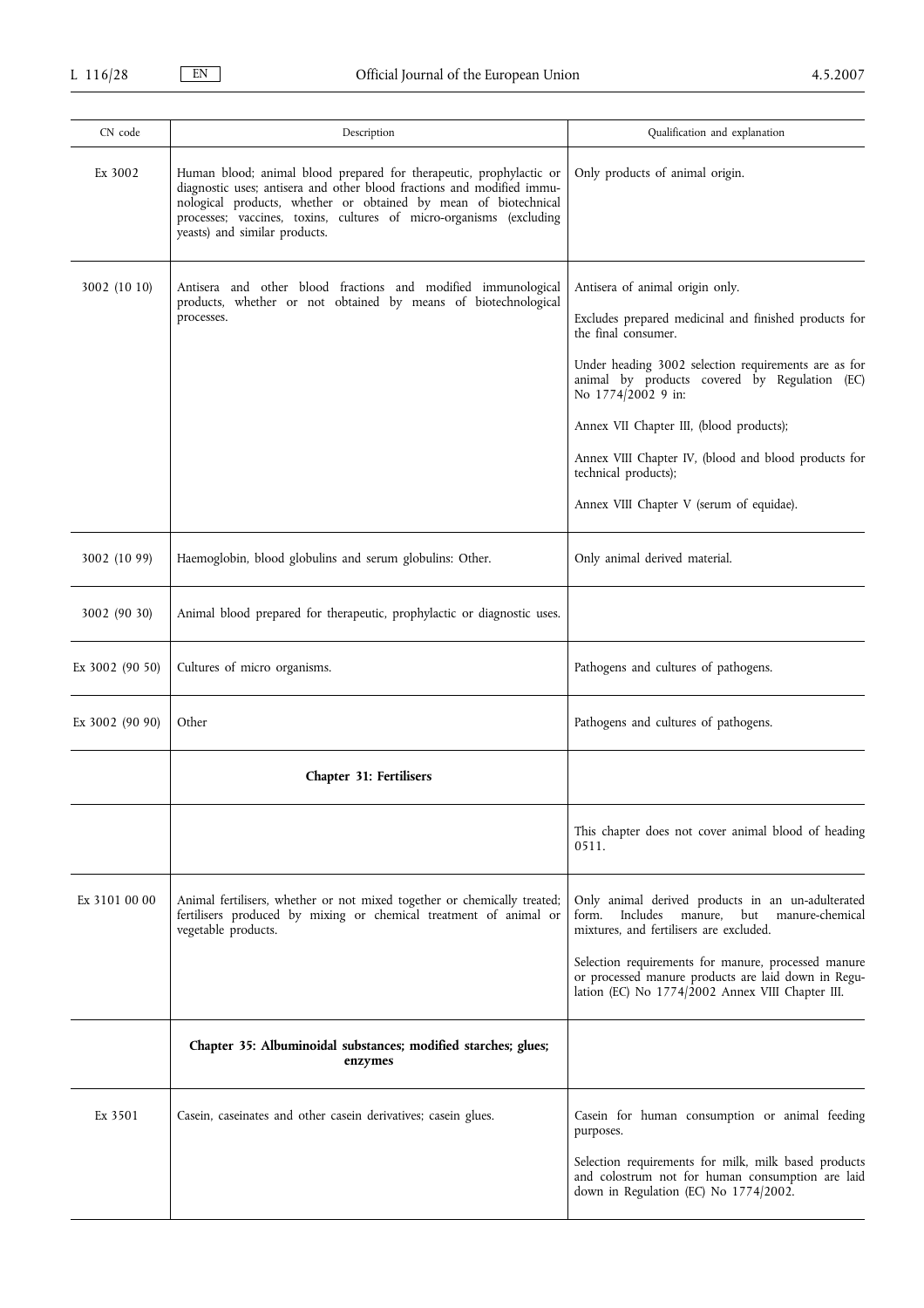| CN code       | Description                                                                                                                                                                                                                           | Qualification and explanation                                                                                                                                                                                                                                                                                                                                                                                                                                                                                                                                                      |
|---------------|---------------------------------------------------------------------------------------------------------------------------------------------------------------------------------------------------------------------------------------|------------------------------------------------------------------------------------------------------------------------------------------------------------------------------------------------------------------------------------------------------------------------------------------------------------------------------------------------------------------------------------------------------------------------------------------------------------------------------------------------------------------------------------------------------------------------------------|
| Ex 3502       | Albumins (including concentrates of two or more whey proteins,<br>containing by weight more than 80 % whey proteins, calculated on the<br>dry matter), albuminates and other albumin derivatives.                                     | Includes products derived from eggs and derived from<br>milk whether for human consumption or not for<br>human consumption (including animal feed purposes)<br>as specified below.<br>Egg products and dairy products, and processed<br>products for human consumption are as defined in<br>Regulation (EC) No 853/2004 Annex I.<br>Selection requirements for egg products not for human<br>consumption are laid down in Regulation (EC)                                                                                                                                          |
|               |                                                                                                                                                                                                                                       | No 1774/2002: Annex VII Chapter X; and for milk,<br>milk based products and colostrums not for human<br>consumption are laid down in Regulation (EC)<br>No 1774/2002. Annex VII Chapter V.                                                                                                                                                                                                                                                                                                                                                                                         |
| Ex 3503 00    | Gelatine (including gelatine in rectangular [including square] sheets,<br>whether or not surface-worked or coloured) and gelatine derivatives;<br>isinglass; other glues of animal origin, excluding casein glues of<br>heading 3501. | Gelatine for human consumption and for the food<br>industry.<br>Gelatine under heading 9602, (empty capsules) are<br>excluded from veterinary checks.                                                                                                                                                                                                                                                                                                                                                                                                                              |
|               |                                                                                                                                                                                                                                       | Selection requirements for gelatine and hydrolysed<br>protein not for human consumption are laid down in<br>Regulation (EC) No 1774/2002 Annex VII Chapter VI.                                                                                                                                                                                                                                                                                                                                                                                                                     |
| Ex 3504 00 00 | Peptones and their derivatives; other protein substances and their deriva-<br>tives, not elsewhere specified or included; hide powder whether or not<br>chromed.                                                                      | Collagen and Hydrolysed proteins.<br>Selection requirements for gelatine and hydro-<br>lysed protein are laid down in Regulation (EC)<br>No 1774/2002 Annex VII Chapter VI<br>Includes protein based collagen products derived from<br>hides, skins and tendons of animals, including bones in<br>the case of pigs, poultry and fish.<br>Includes hydrolysed proteins consisting of polypeptides,<br>peptides or amino acids, and mixtures thereof, obtained<br>by the hydrolysis of animal by-products.<br>Includes<br>milk<br>by-products<br>for<br>human<br>any<br>consumption. |
| Ex 3507       | Enzymes; prepared enzymes not elsewhere specified or included.                                                                                                                                                                        | Rennet and concentrates for human consumption.                                                                                                                                                                                                                                                                                                                                                                                                                                                                                                                                     |
| 3507 10 00    | Rennet and concentrates thereof.                                                                                                                                                                                                      |                                                                                                                                                                                                                                                                                                                                                                                                                                                                                                                                                                                    |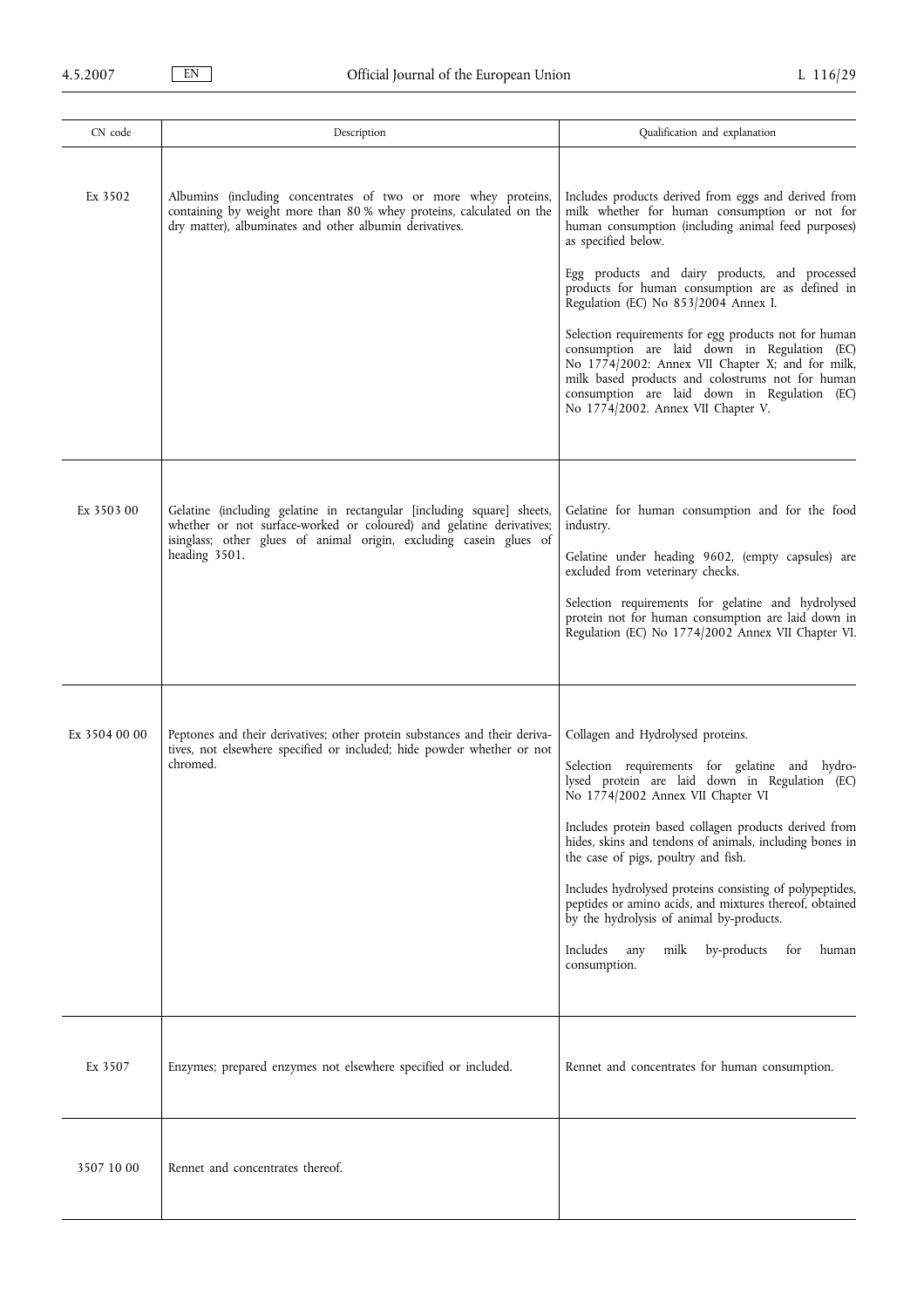| CN code | Description                                                                                                                                                                                                                                                        | Qualification and explanation                                                                                                                                                                                                    |
|---------|--------------------------------------------------------------------------------------------------------------------------------------------------------------------------------------------------------------------------------------------------------------------|----------------------------------------------------------------------------------------------------------------------------------------------------------------------------------------------------------------------------------|
|         | Chapter 41: Raw hides and skins (other than furskins) and leather                                                                                                                                                                                                  |                                                                                                                                                                                                                                  |
|         |                                                                                                                                                                                                                                                                    | Hides and skins of ungulates and birds only under<br>headings 4101, 4102, 4103.<br>Additional selection requirements for hides and skins<br>of ungulates are laid down in Regulation (EC)<br>No 1774/2002 Annex VIII Chapter VI. |
| 4101    | Raw hides and skins of bovine (including buffalo) or equine animals<br>(fresh, or salted, dried, limed, pickled or otherwise preserved, but not<br>tanned, parchment-dressed or further prepared), whether or not de-haired<br>or split.                           | Veterinary checks only apply to fresh, chilled or treated<br>hides:<br>Includes hides dried, dry salted, wet salted, or preserved<br>by a process other than by tanning.                                                         |
| 4102    | Raw skins of sheep or lambs (fresh, or salted, dried, limed, pickled or<br>otherwise preserved, but not tanned, parchment-dressed or further<br>prepared), whether or not with wool on or split, other than those<br>excluded by Note 1(c) to this Chapter.        | Only applies to fresh, chilled or treated hides.<br>Includes hides dried, dry salted, wet salted, or preserved<br>by a process other than by tanning.                                                                            |
| 4103    | Other raw hides and skins (fresh, or salted, dried, limed, pickled or<br>otherwise preserved, but not tanned, parchment-dressed or further<br>prepared), whether or not de-haired or split, other than those excluded<br>by Note $1(b)$ or $1(c)$ to this Chapter. | Includes only fresh, chilled or treated hides.<br>Includes hides and skins of birds or fish and possibly<br>game trophies.                                                                                                       |
|         | Chapter 42: Articles of leather; saddlery and harness; travel goods,<br>handbags and similar containers; articles of animal gut (other than<br>silkworm gut)                                                                                                       |                                                                                                                                                                                                                                  |

1. This chapter does not cover (amongst other products) the following of veterinary interest:

(a) sterile surgical catgut or similar sterile suture materials (heading 3006);

(b) strings, skins for drums or the like, or other parts of musical instruments (heading 9209).

| 4205 00 00 | Other articles of leather or of composition leather.                                          | Includes material for manufacture of dog chews.   |
|------------|-----------------------------------------------------------------------------------------------|---------------------------------------------------|
| Ex 4206    | Articles of gut (other than silkworm gut) of goldbeater's skin, of bladders<br>or of tendons. | Also includes material for manufacture dog chews. |
|            | Chapter 43: Furskins and artificial fur; manufactures thereof                                 |                                                   |

1. Throughout the combined nomenclature, references to 'furskins', other than raw furskins of heading 4301, apply to hides and skins of all animals which have been tanned or dressed with the wool on.

2. This chapter does not cover:

- (a) birdskins or parts of birdskins, with their feathers or down (heading 0505 or 6701);
- (b) raw hides or skins, with the hair or wool on, of Chapter 41 (see note 1(c) to that chapter).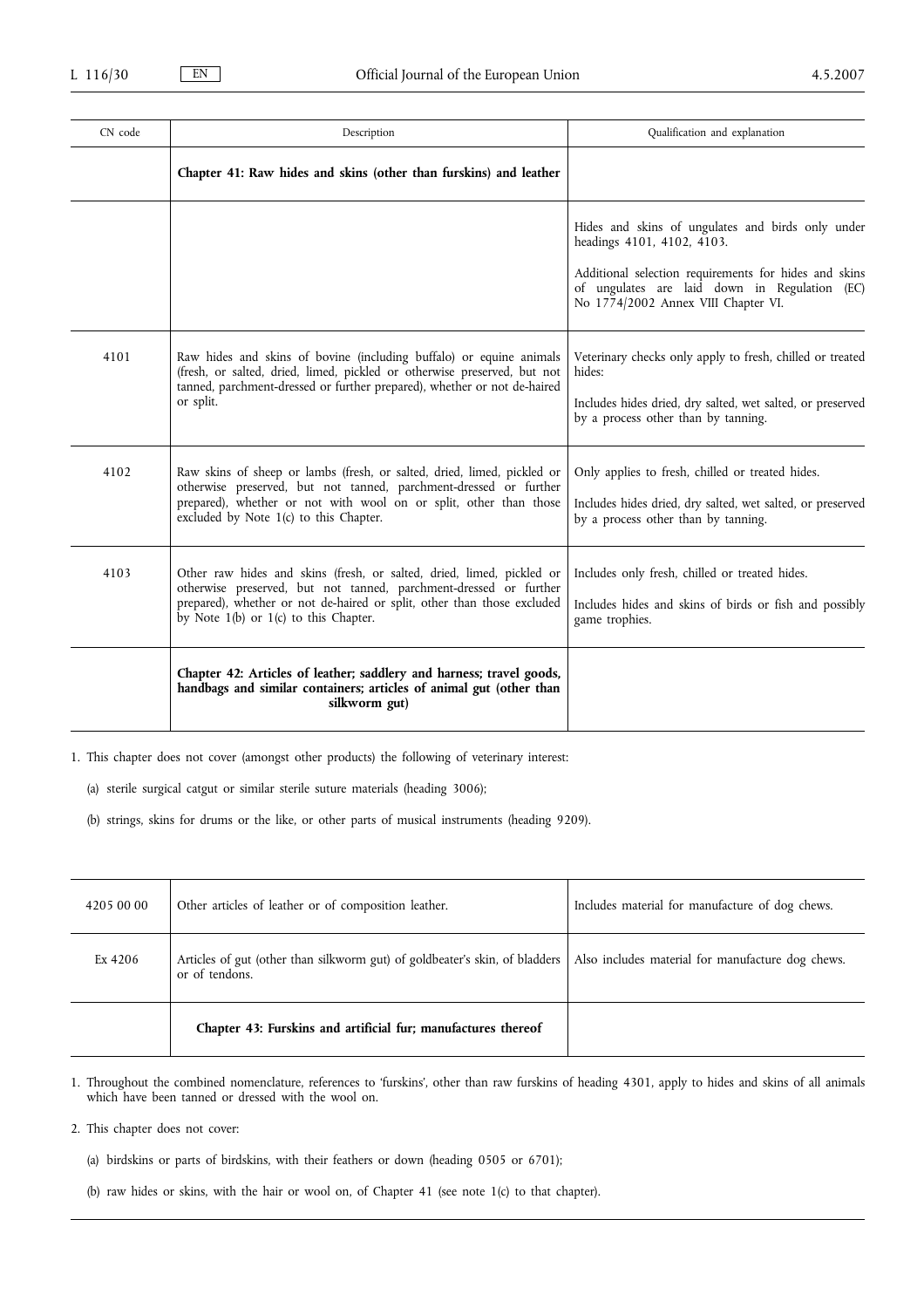| CN code      | Description                                                                                                                                                                         | Qualification and explanation                                                                                                                 |
|--------------|-------------------------------------------------------------------------------------------------------------------------------------------------------------------------------------|-----------------------------------------------------------------------------------------------------------------------------------------------|
| Ex 4301      | Raw furskins (including heads, tails, paws and other pieces or cuttings,<br>suitable for furriers' use), other than raw hides and skins of headings<br>4101, 4102 or 4103.          | Of birds or ungulates only.                                                                                                                   |
| 4301 (30 00) | Of lamb, the following: Astrakhan, Broadtail, Caracul, Persian and similar<br>lamb, Indian, Chinese, Mongolian, or Tibetan lamb, whole, with or<br>without the head, tail, or paws. | Additional selection requirements for hides and skins<br>of ungulates are laid down in Regulation (EC)<br>No 1774/2002 Annex VIII Chapter VI. |
| 4301 (80 80) | Other                                                                                                                                                                               | Of birds or ungulates only.                                                                                                                   |
| 4301 (90 00) | Heads Tails paws and other pieces or cuttings suitable for furriers use.                                                                                                            |                                                                                                                                               |
|              | Chapter 51: Wool, fine or coarse animal hair; horsehair yarn and<br>woven fabric                                                                                                    |                                                                                                                                               |

(a) 'Wool' means the fine fibre grown by sheep or lambs.

(b) 'Fine animal hair' means the hair of alpaca, llama, vicuna, camel, yak, angora, Tibetan, Kashmir or similar goats (but not common goats), rabbit, (including angora rabbit), hare, beaver, nutria or muskrat.

(c) 'Coarse animal hair' means the hair of animals not mentioned above, excluding brush-making hair and bristles (heading 0502) and horsehair (heading 0503).

|              |                                                                                                                                                   | headings 5101-5103. Additional selection<br>For<br>requirements for wool, pig bristles, feathers and<br>parts of feathers are laid down in Regulation (EC)<br>No 1774/2002 Annex VIII Chapter VIII.<br>'Unprocessed' is as defined for the relevant product in<br>Annex I to the above Regulation (EC) No 1774/2002. |
|--------------|---------------------------------------------------------------------------------------------------------------------------------------------------|----------------------------------------------------------------------------------------------------------------------------------------------------------------------------------------------------------------------------------------------------------------------------------------------------------------------|
| 5101         | Wool, not carded or combed.                                                                                                                       | Unprocessed wool                                                                                                                                                                                                                                                                                                     |
| 5102         | Fine or coarse animal hair, not carded or combed.                                                                                                 | Unprocessed hair                                                                                                                                                                                                                                                                                                     |
| Ex 5103      | Waste of wool or of fine or coarse animal hair, including yarn waste but<br>excluding garneted stock.                                             | Unprocessed wool                                                                                                                                                                                                                                                                                                     |
| 5103 (10 10) | Not carbonised noils of wool.                                                                                                                     | Unprocessed wool                                                                                                                                                                                                                                                                                                     |
|              | Chapter 95: Toys, games and sports requisites; parts and accessories<br>thereof                                                                   |                                                                                                                                                                                                                                                                                                                      |
| Ex 9508      | Roundabouts, swings shooting galleries and other fairground<br>amusements; travelling circuses and travelling menageries; travelling<br>theatres. | Circuses and menageries with live animals.                                                                                                                                                                                                                                                                           |
| 9508 10      | Travelling circuses and travelling menageries.                                                                                                    | Circuses and menageries with live animals.                                                                                                                                                                                                                                                                           |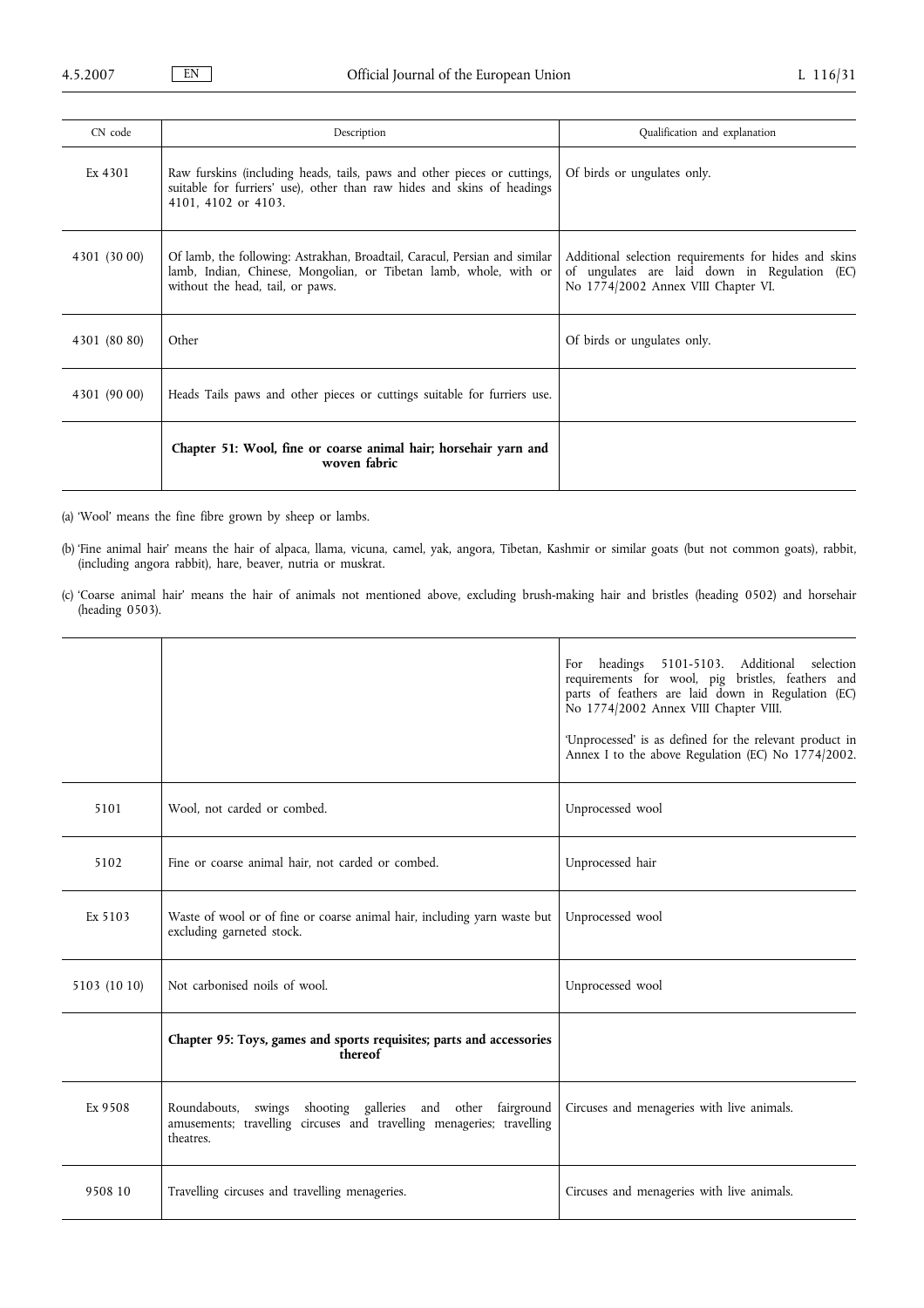| CN code                            | Description                                                                                                                                                                      | Qualification and explanation                                                                                                                                                                                                                                                                                                                                                                                                    |
|------------------------------------|----------------------------------------------------------------------------------------------------------------------------------------------------------------------------------|----------------------------------------------------------------------------------------------------------------------------------------------------------------------------------------------------------------------------------------------------------------------------------------------------------------------------------------------------------------------------------------------------------------------------------|
|                                    | Chapter 97: Works of art, collectors' pieces and antiques                                                                                                                        |                                                                                                                                                                                                                                                                                                                                                                                                                                  |
| Ex 9705 00 00                      | Collections and collectors' pieces of zoological, botanical, mineralogical,<br>anatomical, historical, archaeological, palaeontological, ethnographic or<br>numismatic interest. | Animal derived products only.<br>Additional selection requirements for game trophies are<br>laid down in Regulation (EC) No 1774/2002 Annex<br>VIII Chapter VII.<br>Excludes game trophies from ungulates or birds having<br>undergone a complete taxidermy treatment ensuring<br>their preservation at ambient temperatures and game<br>trophies from other species than ungulates and birds<br>(whether treated or untreated). |
| $(1)$ OJ L 379, 28.12.2006, p. 98. |                                                                                                                                                                                  |                                                                                                                                                                                                                                                                                                                                                                                                                                  |